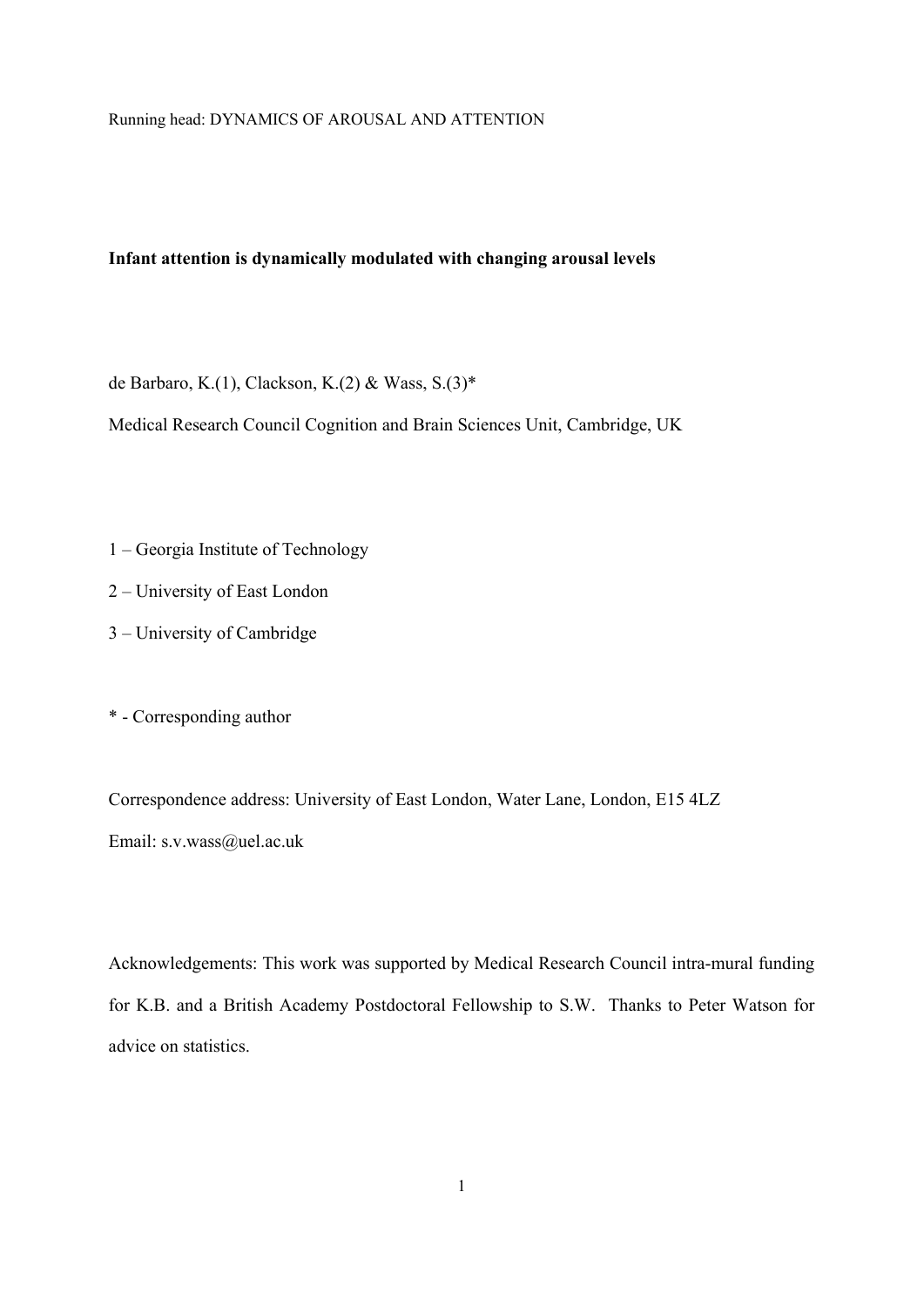## **Infant attention is dynamically modulated with changing arousal levels**

Abstract: *Predominant accounts explaining links between early looking behavior and later cognitive outcomes emphasize static individual differences in information encoding; however, work from Aston-Jones and colleagues suggests that looking behavior may be dynamically influenced by autonomic arousal. To test the Aston-Jones model, a 20-minute testing battery constituting mixed photos and cartoon clips was shown to 53 typical 12-month-olds. Look duration was recorded to index attention, and continuous changes in arousal were tracked by measuring heart rate, electro-dermal activity and movement levels. Across three analyses we found that continuous changes in arousal tracked simultaneous changes in attention measures, as predicted by the Aston Jones model. We also found that changes in arousal tended to precede (occur before) subsequent changes in attention. Implications of these findings are discussed.* 

Keywords: look duration, arousal, dynamic, naturalistic, attention, individual differences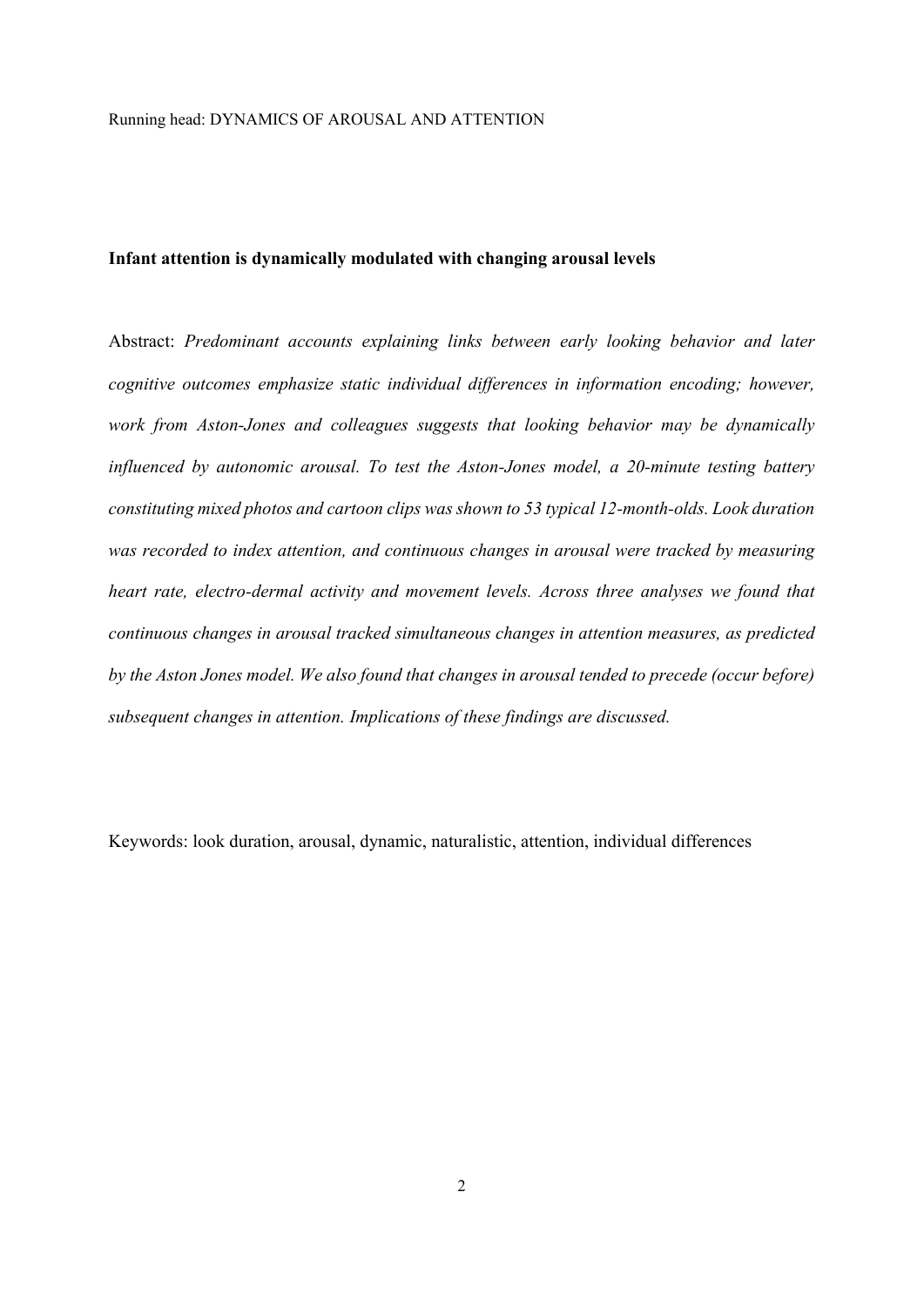## **Introduction**

Measures of looking duration, administered to human infants, show relative stability across testing sessions (Colombo & Mitchell, 1990). Moreover, measures of look duration collected in the first year show low- to mid-level predictions for developing IQ and executive functions (Colombo & Mitchell, 2009). Current theoretical accounts explaining this link highlight the static and stable nature of attentional activity. The dominant account is based in information processing theories developed in the 1960s drawing on the metaphor that the mind is a computer (Colombo & Mitchell, 2009; Sokolov, 1963). At the heart of information processing theories is the notion that individual stimuli each "contain" discrete number of "bits" of information. This allows theorists to claim that infants who look away from a stimulus faster have encoded all of its "bits" faster than infants who look for longer periods of time at the same stimulus (Rose, Feldman, & Jankowski, 2002).

Neurobiological models of attention, derived from animal studies, take a different approach. They emphasize that dynamic, ongoing changes in an individual's state of anticipatory readiness can lead to dynamic changes how individuals distribute their attention to their environments (Tang, Rothbart, & Posner, 2012). Sympathetic nervous system activity has neuromodulatory effects on frontal areas critical for attention and executive functions (Arnsten, 2009; Arnsten, 1998; Arnsten & Li, 2005). In particular, changes in the firing rates of norepinephrine neurons in the Locus Coeruleus, a brainstem arousal nucleus, have been shown to modulate a continuum of attentional vigilance (Aston-Jones, Chiang, & Alexinsky, 1991; Aston-Jones, Rajkowski, & Cohen, 1999). The Aston-Jones model of attention AJMA) states that at very low levels of arousal animals are relatively unresponsive to changes in external stimuli, whereas at high levels animals are highly sensitive to peripheral changes, showing a high rate of rapid reorientations to novel stimuli and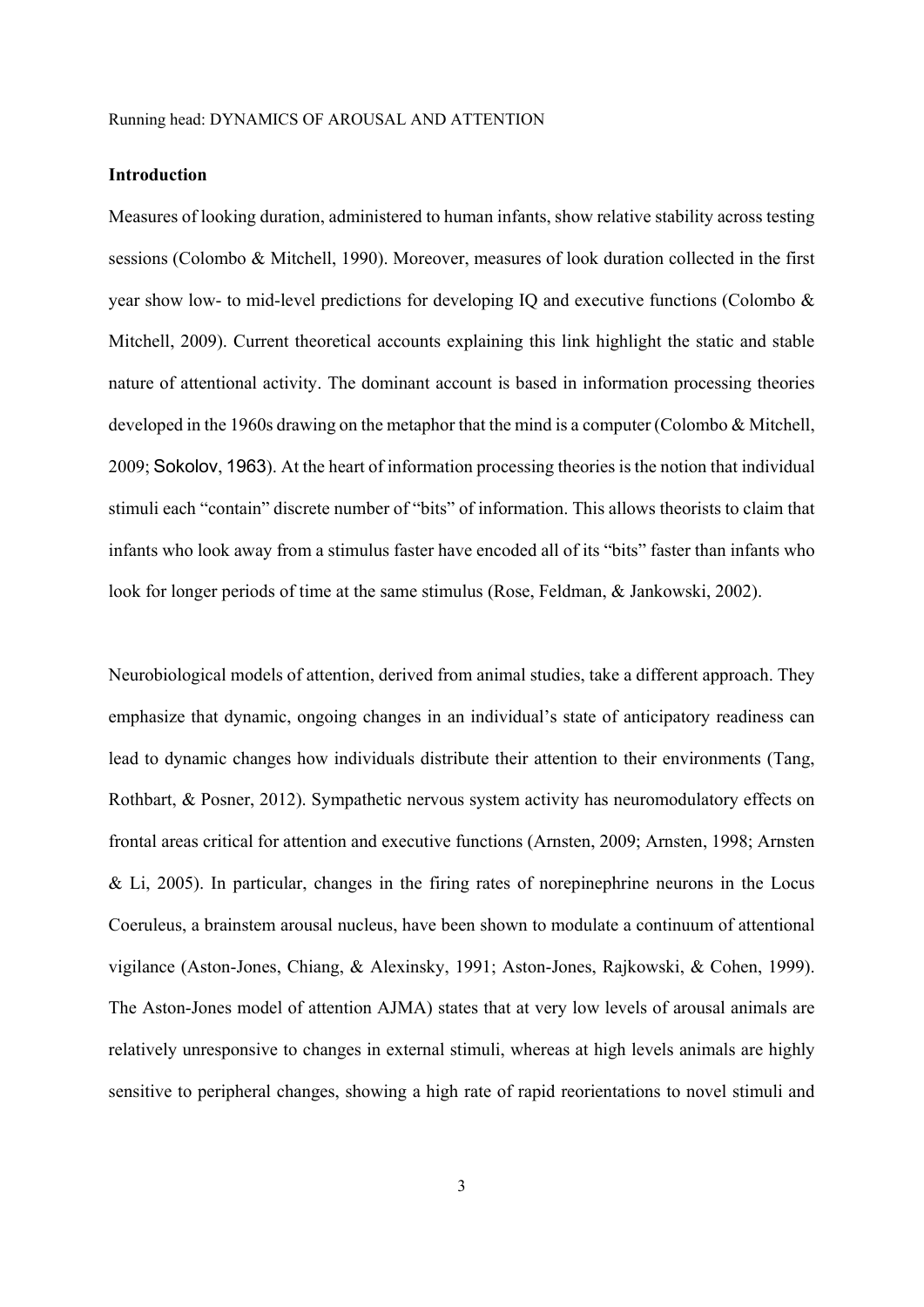scanning behaviors. Moderate levels of arousal balance the sensitivity to peripheral stimuli, allowing animals to focus on a target stimulus even in the presence of some peripheral distractors (Aston-Jones & Cohen, 2005; Rajkowski, Kubiak, & Aston-Jones, 1994). Theoretically, dynamic changes in arousal are thought to track the relative uncertainty of the environment. In more uncertain environments, arousal is upregulated, leading to increased sensitivity to the surroundings and in turn to reductions in uncertainty (Aston-Jones & Cohen, 2005; Yu & Dayan, 2003).

Dynamic relations between arousal and attention are also apparent in the developmental literature. For example, within the information processing (IP) tradition, Sokolov posited that novel stimuli induce an orienting response (Sokolov, 1963). As part of this response, acute decelerations in measures of arousal such as heart rate, mediated by increases in parasympathetic activity, allow infants to focus on novel stimuli. As infants become familiarized with, or learn, stimulus properties, the orienting response decreases, concomitant with infants' decreasing attentiveness to the stimulus. While the IP account is not mutually exclusive with the AJMA, they differ in their focus. For example, IP accounts consider physiological change as an index of *cognitive* ability: arousal changes are a function of the match/mismatch between internal and external representations of a stimulus (e.g. Colombo & Mitchell, 2009; Richards & Casey, 1991). By contrast, the AJMA provides a more agnostic framework as to the types of factors that may increase arousal (Aston-Jones & Bloom, 1981), ranging from internal to external as well as stateor trait-based factors. In particular, infants' arousal may change due to factors unrelated to stimulus processing as traditionally conceptualized, and may also thereby affect attentional processing. Additionally, the AJMA highlights the effects of increases as well as decreases in arousal levels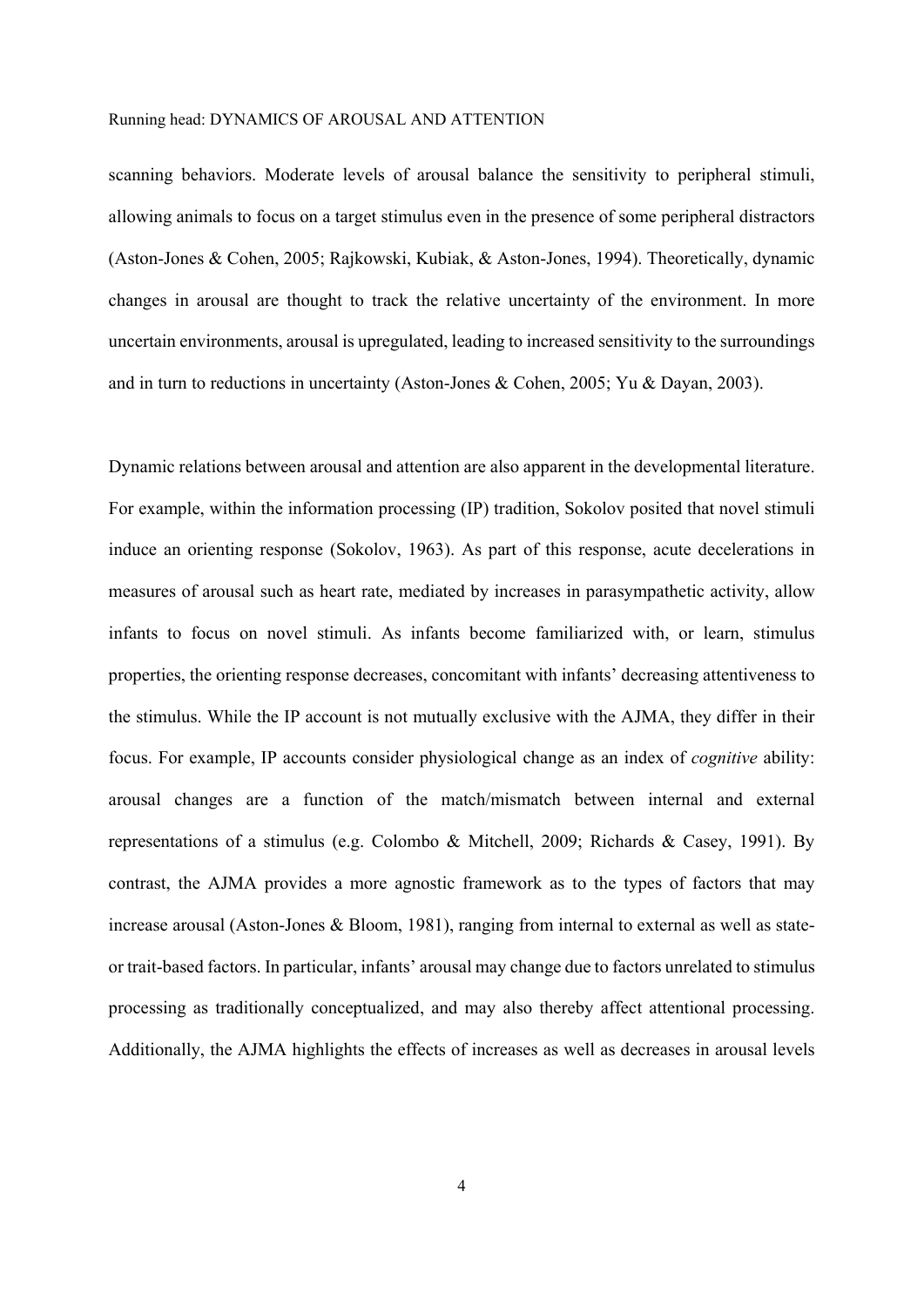on *subsequent* attentional activity, thus highlighting the bidirectional relations between arousal and attention.

Such links have been considered within the developmental attention-regulation literature, where too much stimulation is thought to lead to increases in arousal, in turn leading to distraction or difficulties focusing attention (Carlson, Jacobvitz, & Sroufe, 1995; Karmel, Gardner, & Magnano, 1991). Karmel, Gardner and colleagues have examined changes in attention and learning before and after activities known to affect arousal levels, such as breastfeeding. After breastfeeding infants showed preference for more stimulating, higher frequency stimuli (Gardner & Karmel, 1995) as well as increased novelty preference following repeated exposure to a stimulus (Geva, Gardner, & Karmel, 1999), as would be predicted based on their decreased arousal. Redirecting attention can also affect arousal levels, such as when an infant averts their gaze away from a stranger, leading to a temporary decrease in heart rate (Field, 1981; Waters, Matas, & Sroufe, 1975). For these reasons, the regulation of arousal has been described as critical in developing attentional circuits, and *vice versa* (Karmel et al., 1991). Drawing from and supporting these theories, both over- and under- arousal, as well as levels of reactivity, have been linked with clinical attention disorders such as ADHD (Freibergs & Douglas, 1969; Hastings & Barkley, 1978; Zentall, 1975). Additionally, chronic exposure to stress has been shown to have lasting impacts on cognitive function (Blair et al., 2011), but the impacts of acute changes in arousal on basic cognitive processes are not well understood. Thus, investigating the relations between arousal and attentional behaviors can provide insight into the mechanisms that may bridge early individual differences in stress-system activity to cognitive development.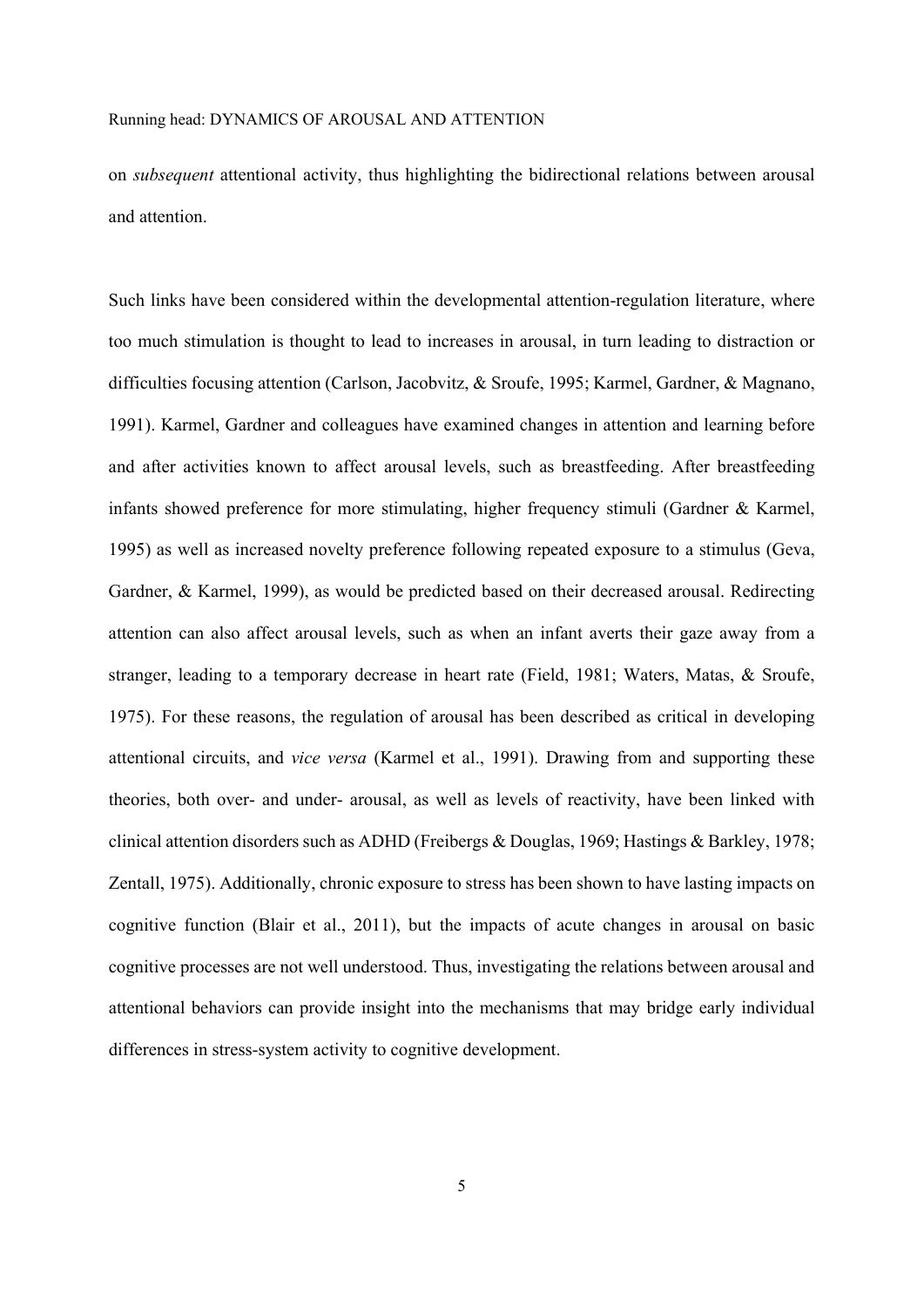Of note, studies have indicated that arousal-attention relations may be limited to infants of four months and younger (Gardner & Karmel, 1995), suggesting that the link between arousal and attention may only be present early in development. The lack of effect in older infants is thought to reflect the maturation of cortical attentional systems and a resultant shift to more top-down modulation of attention (Bronson, 1974; Johnson, 1990). However, it may also be the case that the specific paradigms used may no longer be valid for manipulating arousal or assessing related changes to attention at older ages. Additionally, the infants' developing regulation strategies may allow them to more quickly recover from high- and low- arousal states, making the relations with learning and attention measures collected even just minutes later much more noisy. Thus, the current literature may not adequately test the dynamic relations between arousal and attention in older infants.

We previously tested some of the behavioral predictions of the AJMA in a rich naturalistic environment with many potential distractors (de Barbaro, Chiba, & Deák, 2011). We assessed 6- 7 month old infants' responsivity to peripherally located videos via a number of features previously used to classify infants as "fast" or "slow" lookers, including duration of fixations, reorientation speed, and time spent looking at video stimuli. Infants who showed "faster" responsivity to peripheral videos showed *less* habituation to these monitors over trials relative to their slowerlooking peers. Traditional information processing models suggest that fast-looking infants learn faster and should therefore habituate more rapidly to trial structure, which was inconsistent with our data. However, the AJMA could account for these dynamic changes in looking to monitors over trials. In particular, AJMA suggests that fast-looking infants may be in a highly vigilant stimulus-driven attentional profile and may not habituate to repeated presentations of stimuli while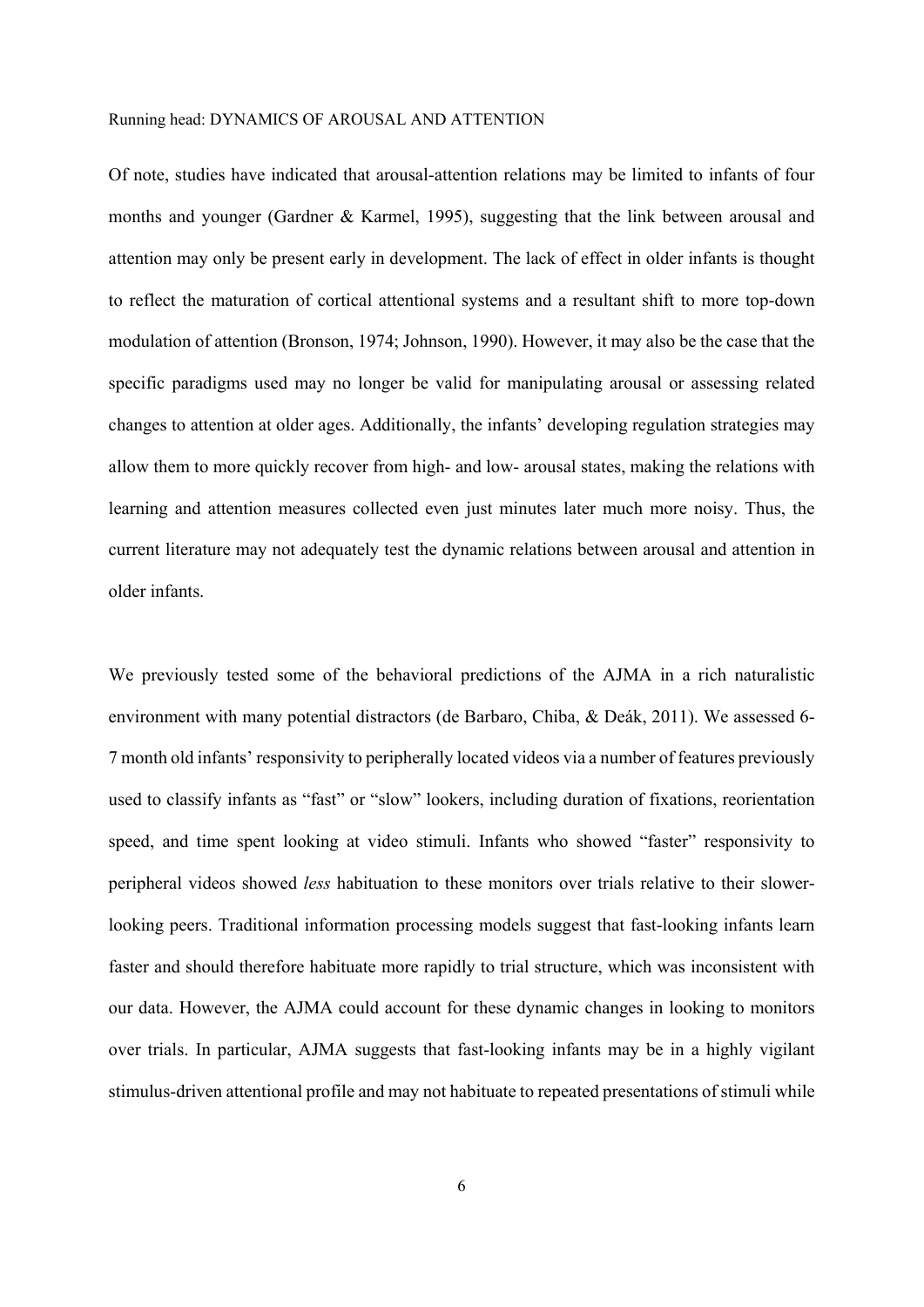uncertainty or arousal remains high. In keeping with this, we found that those infants classified as "slow" lookers, or less vigilant, spent more time overall looking to less salient stimuli such as floors or their hands. These results could not be accounted for by traditional models of infant attention. However, this study did not include any measures of arousal. Thus it remains to be shown that dynamic fluctuations in arousal within individuals are associated with simultaneous changes in attention.

The current study considers the relations between dynamic measures of arousal and attention in 12-month-old infants. Based on the Aston-Jones model, we hypothesized that, individual by individual, periods of elevated arousal would be associated with shorter durations of looks, indexing a faster or more vigilant attentional profile, whereas periods of reduced arousal would be associated with longer looks, indexing a slower attentional profile.

We examined how dynamic changes in arousal relate to dynamic changes in attention in three ways. Across all three analyses, we utilized a composite measure of continuous peripheral arousal activity, including head and foot velocity, heart rate and electrodermal activity. We have considered the dynamic relations *between* these different measures of arousal in two recent reports (XXXX; XXXX). In general, these individual measures of arousal were found to be highly correlated across multiple temporal scales, including second-by-second changes as well as at baseline periods and in response to attentional stimuli. For the present paper we have pooled them, therefore, into a single composite measure.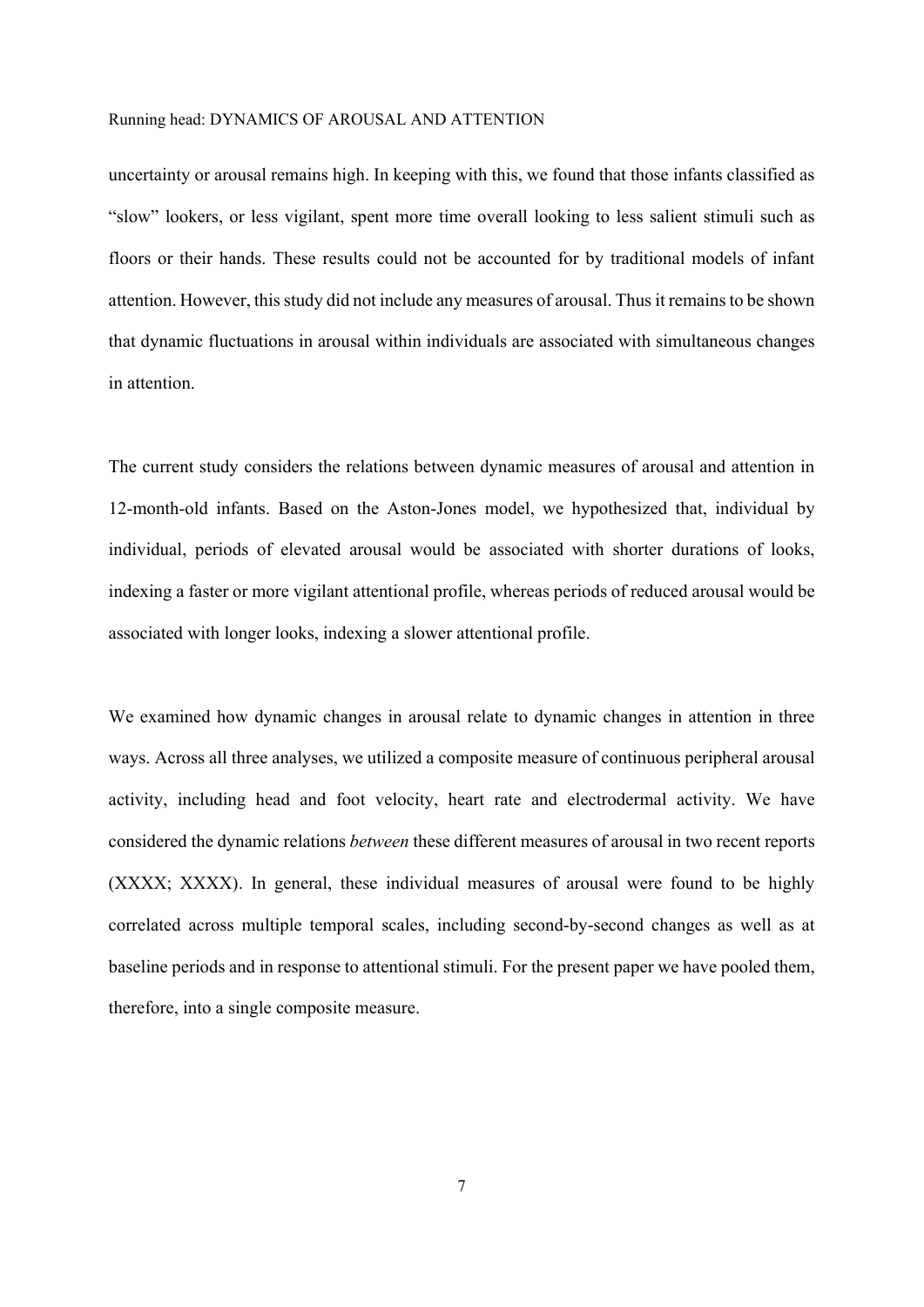In our first analysis we use time-series analyses to look at correlations in changing arousal and attention measures across an entire 20-minute testing session, composed of a battery of mixed static and dynamic infant-appropriate animations and TV clips. Attention was indexed by measuring look duration, the duration of looks to, vs away from, the screen. This analysis also allowed us to examine whether changes in arousal tended to occur before or after changes in attention. Neuroanatomical work indicates that changes in arousal can drive changes in looking behaviors, thus this analysis allows us to examine evidence for these temporal relations in addition to the simple correlations. We hypothesized that, if the AJMA is correct, we would observe that periods of higher arousal within a session would be associated with shorter looks, and that periods of lower arousal within a session would be associated with longer looks.

Analysis 2 investigates potential effects of stimulus dynamics on arousal-attention relations. Our entire session, which was used as the basis for Analysis 1, was comprised of different types of tasks, some with static stimuli and others with dynamic stimuli. One possibility is that any covariation observed between arousal and looking activity might be independently associated with differences in the task stimuli. In particular, past work indicates that infants show longer looks while observing complex or dynamic images, and shorter looks while observing static images (Courage, Reynolds, & Richards, 2006; XXXXXX). Thus, to control for the potential effects of stimuli on looking and arousal, in Analysis 2 we also assessed whether similar relations could be observed within a single task in which static images were repeatedly presented to infants. This way we can ensure that effects are not driven by differences in task- and stimulus-type across the sessions. We hypothesized that, if the AJMA is correct, consistently

8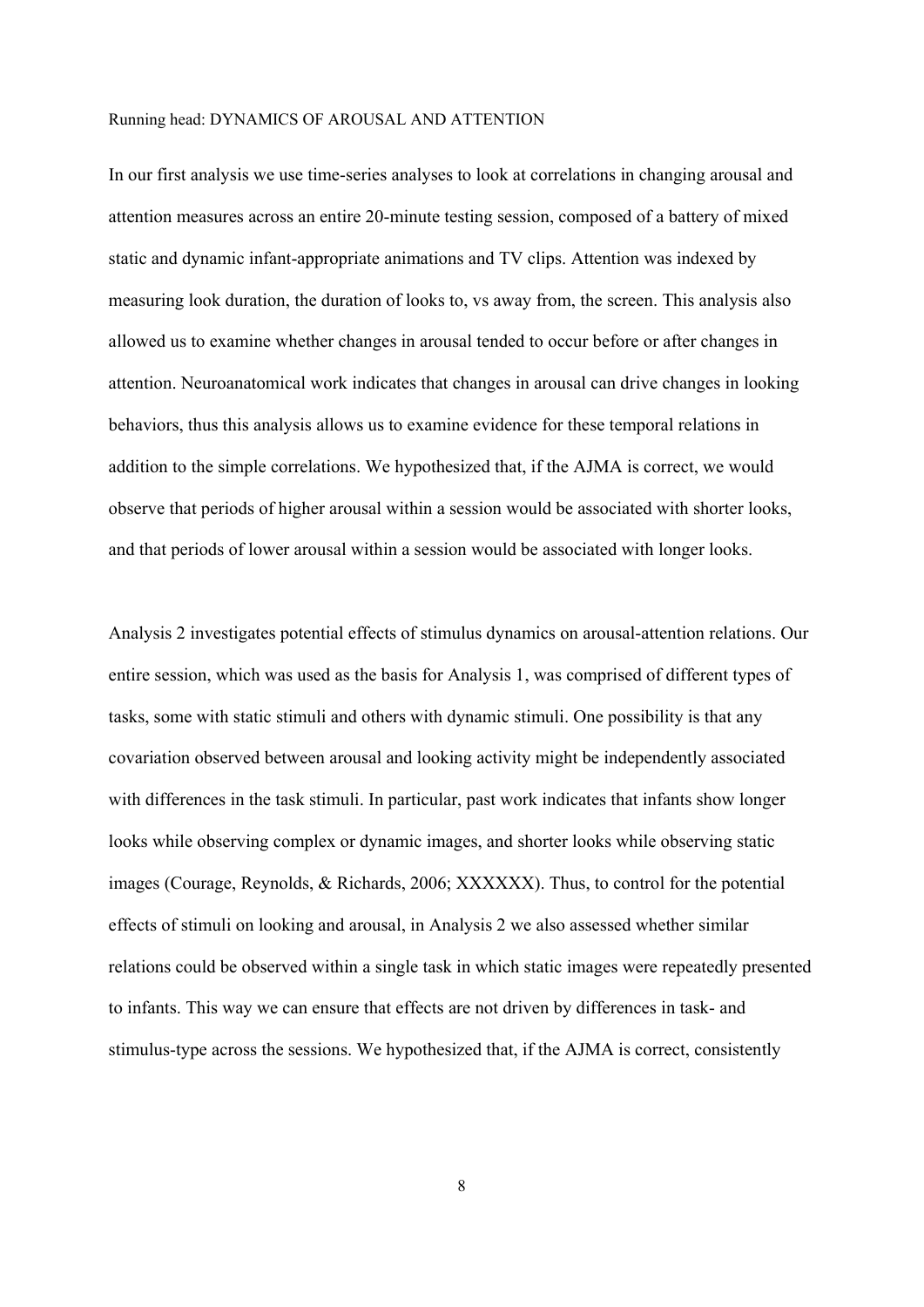negative correlations would be observed between the level of arousal during a look, and the duration of that look.

For our final analysis we examined the optimal timescale for characterizing arousal-attention dynamics. Traditionally, arousal research has distinguished between tonic and phasic shifts in arousal. Tonic activation refers to low frequency shifts in arousal, or slow shifts in the overall baseline of activity, whereas phasic activity refers to faster or higher frequency fluctuations in arousal. However, no clear cut-off exists between tonic and phasic shifts. In practice, a baseline is typically calculated at the start of recording, and a single reactivity score is calculated based on the difference between this and a period of challenge. However, slow-moving trends in arousal activity that occur during the testing session may also systematically influence changes in attention (Aston-Jones & Cohen, 2005). Our previous analyses examined changes at only relatively short timescales. Thus, in order to examine the optimal timescale for characterizing arousal-attention dynamics, we compared a set of models across a range timescales of activity, from short epochs that could capture rapid changes, to longer epochs (up to six minutes in duration) that could capture much slower shifts in arousal. To examine the relative predictive values across these varied timescales of activity we again considered the continuous arousal and look duration data recorded over the 20-minute testing session, as presented in Analysis 1. We hypothesized that, if the AJMA were correct, then short-term (phasic) changes in arousal would explain more of the variance in look duration than baseline arousal levels alone.

#### **Methods**

## **Participants and study design**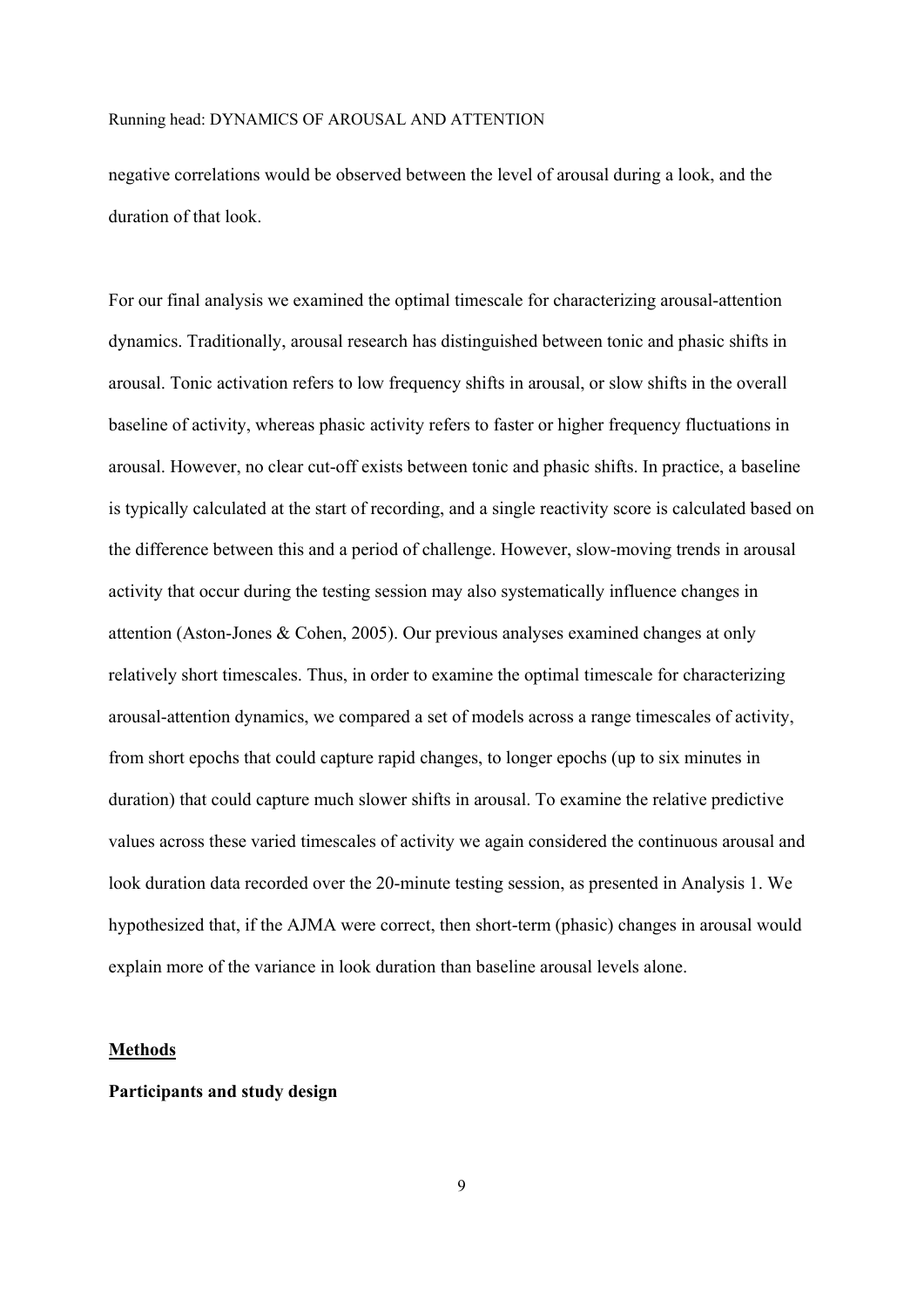All participating infants (N=52) completed a mixed testing battery to assess how look duration and arousal change across a 20-minute testing session. All infants were typically developing. The battery consisted of a mixture of photographs (such as pictures of another child's face, or handdrawn images) and video clips (child-appropriate home movies and excerpts from childrens' television programs). The maximum length of each individual stimulus was 45 seconds, and most were less than 20 seconds. Exactly the same stimuli were presented to all infants.

Infants were seated on their caregivers' laps during recording. No explicit instructions were given to the caregiver, but they were requested not to talk during testing. Viewing materials were presented using a Tobii TX300 eyetracker subtending approximately 30° of visual angle. Stimulus presentation was performed using Matlab, Psychtoolbox and the Matlab Tobii SDK. Stimuli were presented continuously. Breaks were permitted during testing if the child became agitated or the parent requested it. This occurred rarely (<10% of cases). In these cases, recording and stimulus presentation were discontinued and only recommenced when the infant was in an alert and interested state. The average age of the participating infants was 12 months (mean age in days: 357, SD: 39, range: 315-501), and the sample comprised 27 males and 25 females.

## **Data reduction**

*Behavioral measures – session look duration*. Analyses 1 and 3 were based on look duration data recorded across the entire testing battery. Look durations index how long the child looked at the screen before looking away from the screen. See Supplementary Materials for further details of how this was calculated.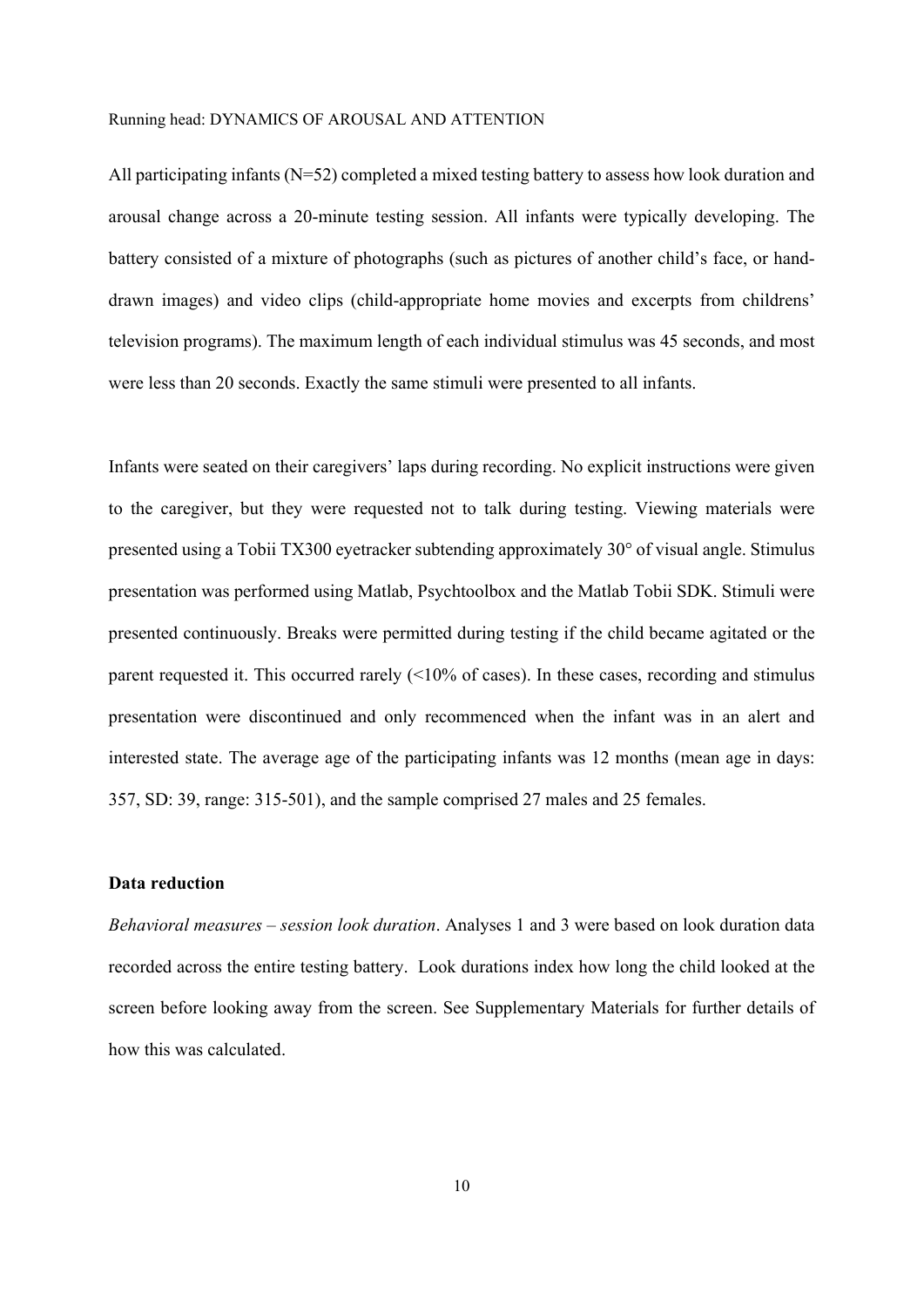*Habituation task look duration -* Analysis 2 focused on data from three blocks of one particular task within the battery, a habituation task (e.g. Colombo & Mitchell, 2009). In this task a static image a picture of a child's face) was presented repeatedly to infants until two consecutive looks had taken place that were less than 50% of their longest look to the image (following Colombo & Cheatham, 2006). Arousal indices were measured concurrently with looking activity. Look durations were defined in the same way as for Analyses 1 and 3 above. See Supplementary Materials for further details.

*Arousal composite.* Electro-cardiogram (ECG), electro-dermal activity (EDA), peripheral accelerometry and head velocity data were combined to index arousal. In our recent previous research we have examined interactions between these four measures and found strong patterns of covariation between them (XXXX; XXXX). Therefore these four measures were used as the basis for the arousal composite – by first calculating z-scores for each measure, and then averaging the z-scores. Further details on the recording, and data reduction, are given in the Supplementary Materials.

## **Results**

## Analysis 1 – Arousal- attention fluctuations across whole session

If the AJMA is correct, we predicted that we would observe that phasic (short-term) increases in arousal would be associated with phasic (short-term) decreases in look duration, and *vice versa*. To investigate the dynamic relations between arousal and attention across the entire session we used common timeseries analysis techniques. In particular, we examine the average correlation between windows of arousal and attention values as they vary throughout the session, known as a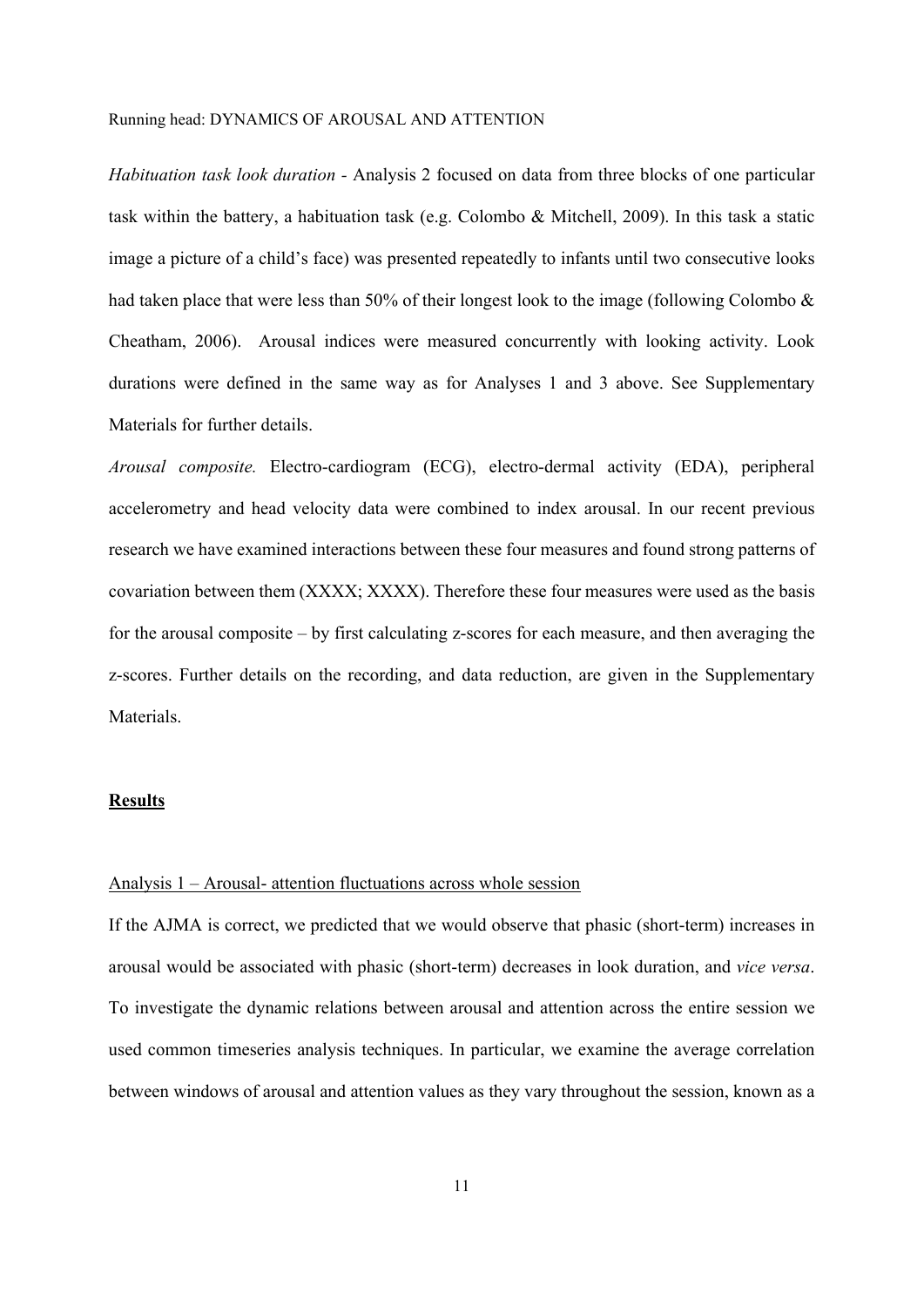cross-correlational analysis. Additionally, we examine how changes in arousal may predict later changes in attention, or, in other words, whether changes in arousal tend to occur before or after changes in attention, and vice versa. This is known as a lagged cross-correlational analysis. Finally, we utilize the same techniques to assess how well each variable predicts itself over time, reflecting the stability of each measure. This technique, known as an autocorrelation, is necessary for interpreting the significance of cross-correlational results.

To calculate cross-correlations, looking and arousal data were time-synchronized, and binned into one-second epochs. For simple cross-correlations the correlation was calculated across all pairs of time-locked i.e. simultaneously occurring) arousal and look epochs, using a Spearman's rank order correlation. This allowed us to examine whether epochs of high arousal are associated with shorter look durations. The value obtained is plotted as time "0" (t=0) in the cross-correlation. To examine lagged cross-correlations, we examine the correlations between non-simultaneous pairs, that is, considering the correlation between epochs at increasing lags from one another. To obtain the value plotted at a single lag (or lag-time  $t=1$ ), for example, the epochs created from the arousal data were shuffled one second backwards relative to the look duration epochs, and all lagged pairs of data were entered into a correlation . In this way, we can estimate how the association between two variables changes when we increase the time-lag between them. The procedure for calculating an auto-correlation is identical to that for a cross-correlation – except that, instead of comparing one variable with another, the relation of that variable with itself was measured. Using a standard procedure, (Clifford, Richardson, & Hemon, 1989) the significance levels for cross-correlations are adjusted based on the outputs of the autocorrelation which can be used to approximate the effective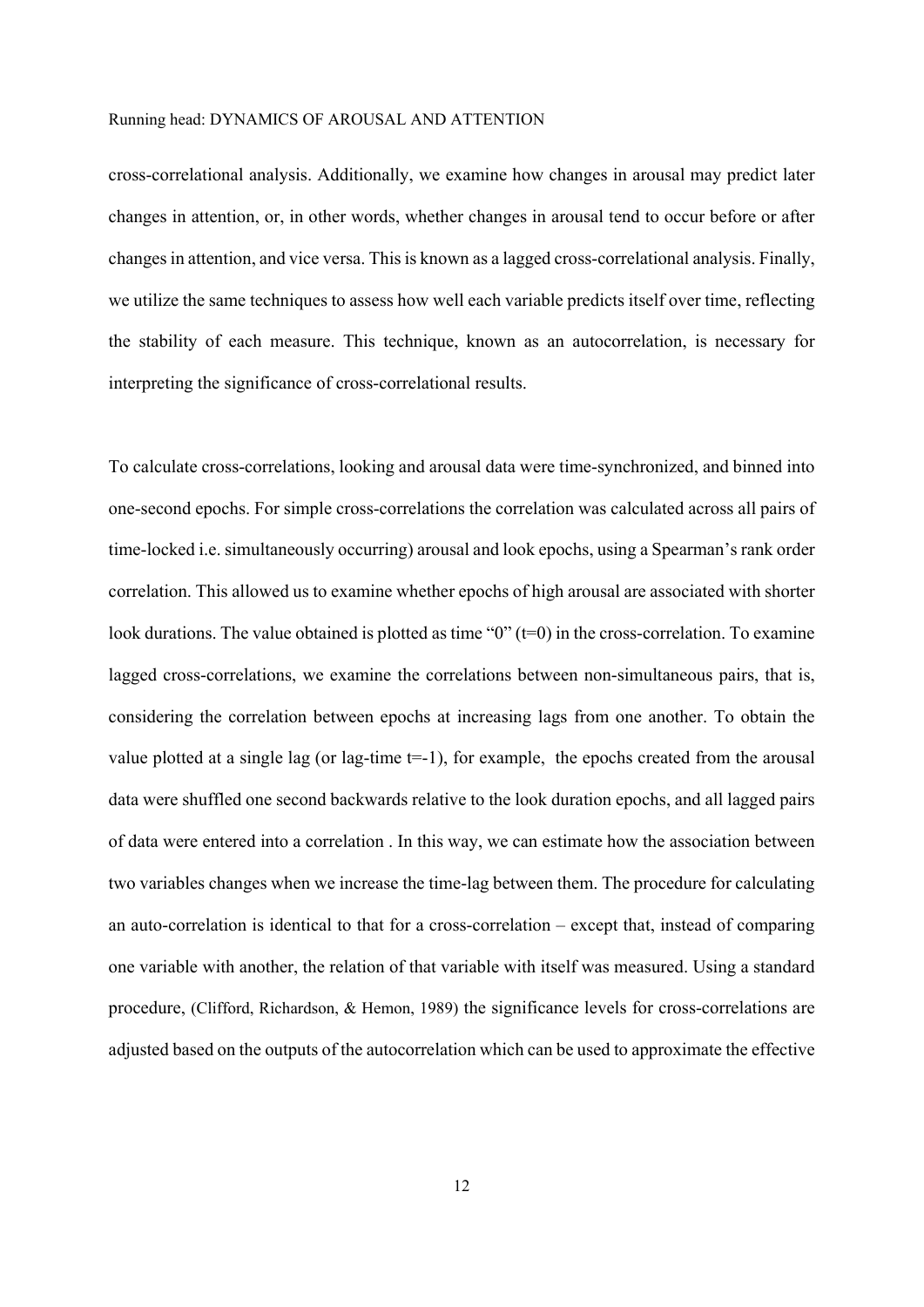sample size (i.e. number of statistically independent values) for each series. See Supplementary Materials for further details of how these were calculated.

Figures 1a) and b) show the results of the auto-correlation analyses. The y-axes show the correlation observed between that variable and itself thus, perfectly correlated at time-lag  $= 0$ , and the x-axis the time-lag. A sharper fall-off indicates less predictive value at increasing lags, or a faster-changing measure. Statistically significant auto-correlations were observed for arousal Figure 1a) at all time lags up to 83 seconds. This indicates that on average, arousal levels in any one second epoch are significantly associated with arousal levels up to 83 seconds before and after that moment. For look duration Figure 1b), significant relations were observed at time intervals less than 37 seconds.

Figure 1c) shows the results of the cross-correlation analysis. The Y-axes show the strength of the relation between the two variables at the various time lags, reported on the X-axes. The negative value at the lag  $t=0$  indicates that second by- second fluctuations in arousal were negatively correlated with simultaneous fluctuations in look duration  $(r=-.22)$  as hypothesized by the Aston Jones model. The correlations decrease as the lags increase in both directions. However, it can be seen that the significance of these correlations is markedly asymmetric around the lag  $t=0$  point, indicating that changes in arousal tend to occur *before* changes in look duration. Specifically, arousal values occurring 2 through 25 seconds prior to any given epoch of looking duration data were found to significantly  $(p<0.05)$  predict that epoch of look duration. In contrast, the values of arousal occurring *after* any given epoch of looking duration data were not significantly associated. Thus, changes in look durations do not predict upcoming shifts in arousal at any time-lag.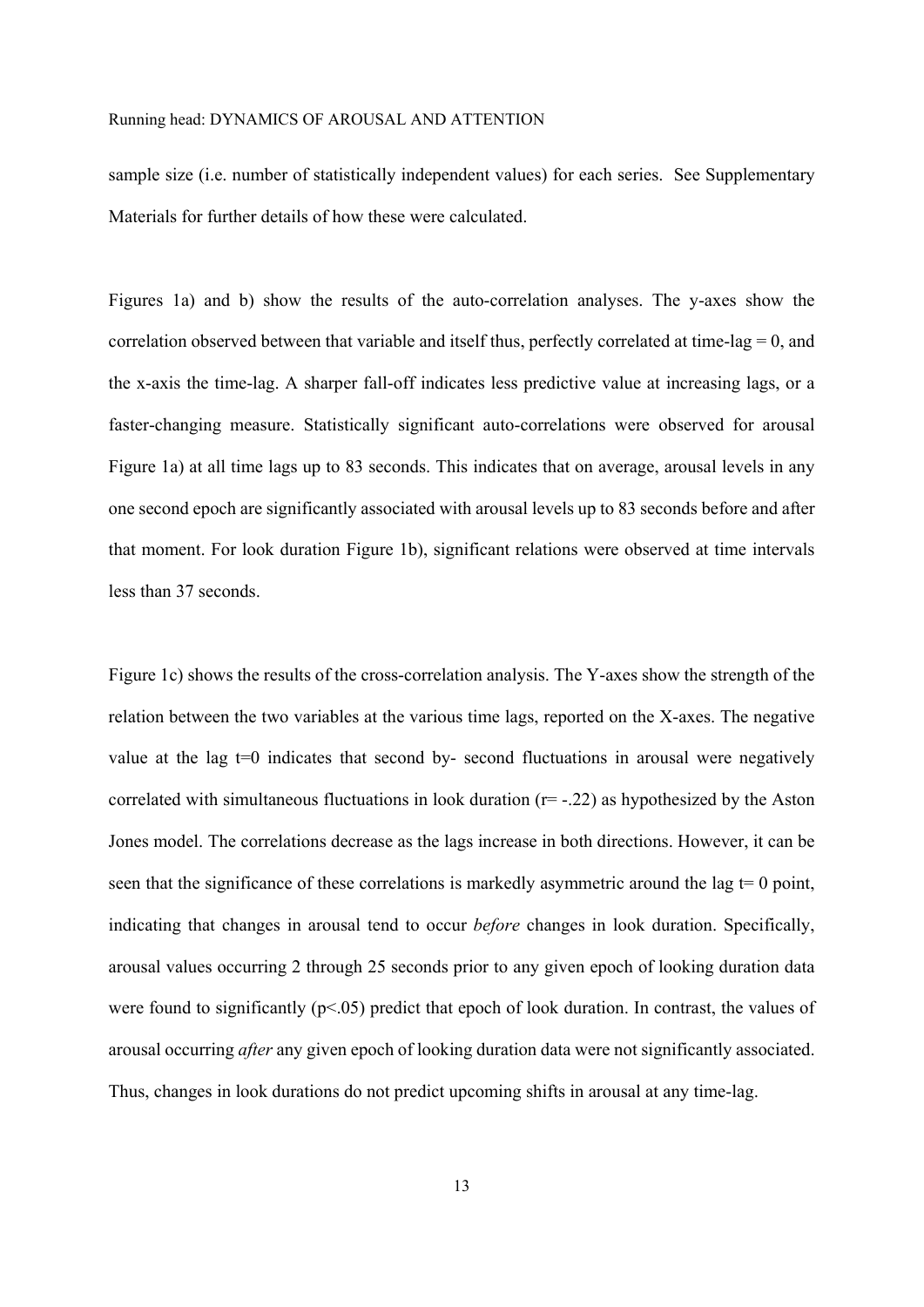## INSERT FIGURE 1 HERE

#### Analysis 2 Arousal- attention fluctuations within the habituation task

The previous analysis used look duration data obtained during the administration of a testing battery consisting of a mixture of static and dynamic stimuli*.* To control for the potential effects of stimuli on looking and arousal, we also assessed whether similar relations could be observed in a single task in which the same static images were repeatedly presented to infants. We hypothesized that, if the AJMA is correct, consistently negative correlations would be observed between the level of arousal during a look, and the duration of that look.

Infants' individual looks towards the stimuli were recorded during a habituation experiment, together with their arousal level relative to baseline) during that look. In total, an average of 15.6  $(STD = 6.4)$  looks were recorded per infant, each lasting an average of 8.0 (STD=2.6) seconds. For each infant, we examined how individual looks recorded related to the arousal levels recorded during those individual looks. Since not all data were found to be parametrically distributed, a Spearman's rank order correlation was used. Based on the Aston-Jones literature we hypothesized that negative correlations would be consistently observed across the infants.

Figure 2 shows the results of this analysis. It can be seen that, in almost all participants, negative regression coefficients were observed. This indicates that infant-by-infant, individual look duration can be predicted by the arousal level within that particular look. Within a single task, looks in which infants had higher arousal levels were associated with shorter look durations. A t-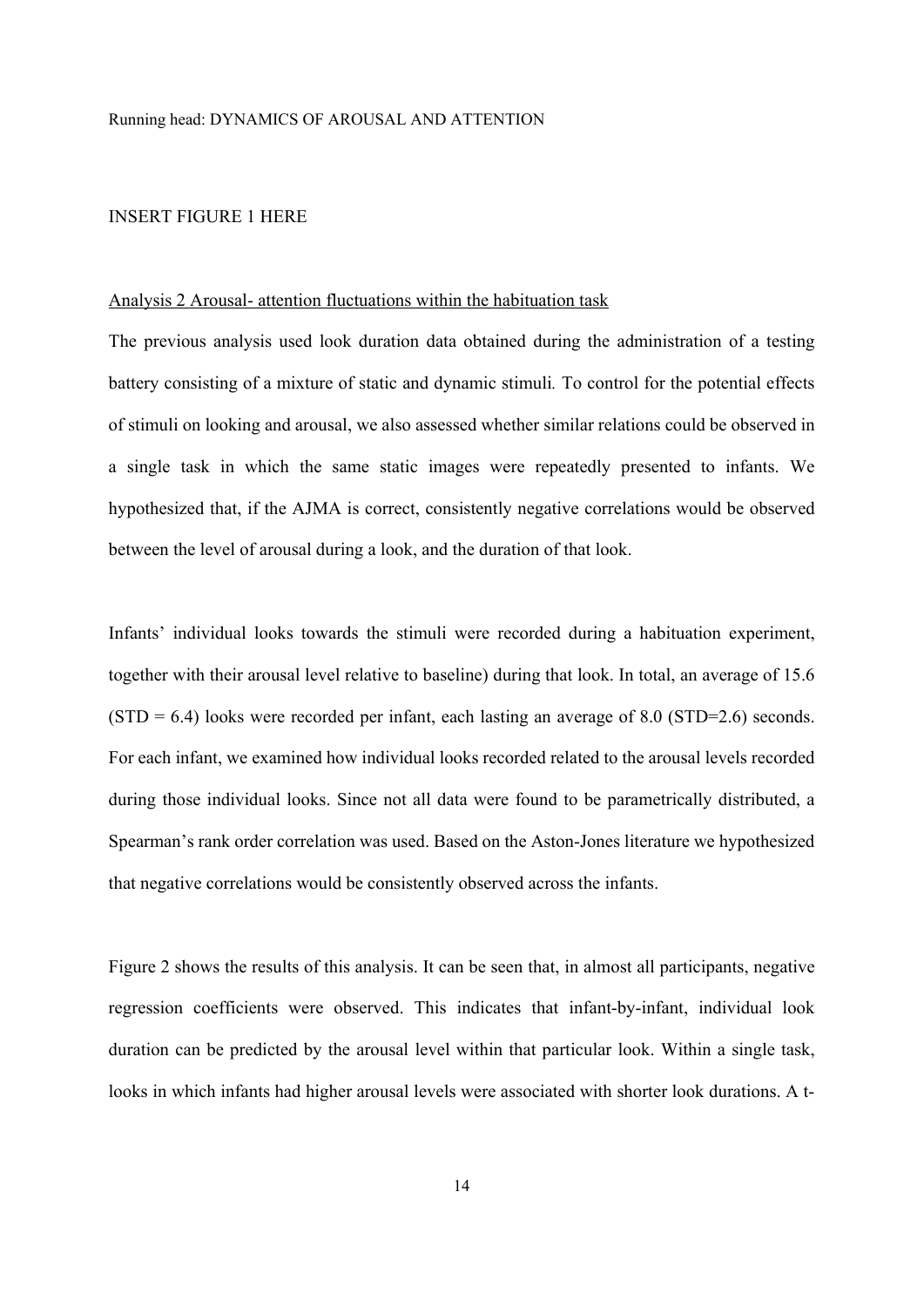test was conducted to assess whether the results observed differed significantly from zero. A highly significant effect was observed  $t(50)=6.8$ ,  $p<.001$ , 95% CI ([-.33 to -.18]). This indicates that consistently negative relations are observed between look durations and the average level of arousal during that look.

## INSERT FIGURE 2 HERE.

### Analysis 3 – Optimal timescales for capturing arousal-attention dynamics

The AJMA predicts that short-term (phasic) changes in arousal should explain more of the variance in look duration than baseline arousal levels alone. To assess this, and to identify the timescale (short- or long-) at which changes in arousal best predicted attentional measures, we compared models with epochs of varying durations for capturing arousal and attention activity. Short epochs highlight rapidly changing phasic activity in the signal, whereas longer timescales of activity average over more rapid fluctuations to highlight slower moving trends or "states" in the signal. Within each timescale, we compared the predictive value between epoch-specific arousal levels and whole-session average arousal. Whole session average arousal corresponds to a single epoch of approximately 20 minutes, which is the longest approximation of arousal for the session. For this reason we refer to it as the tonic arousal level.

Specifically, we tested a range of timescales from 2-seconds to 360 seconds (six minutes) to assess which of these provided the most predictive power for capturing associations between arousal and look duration. We chose seven timescales in total, binning the whole-session data into epochs of 2, 5, 10, 20, 60, 120 and 360 seconds apiece. For each timescale, we created a pair of models. The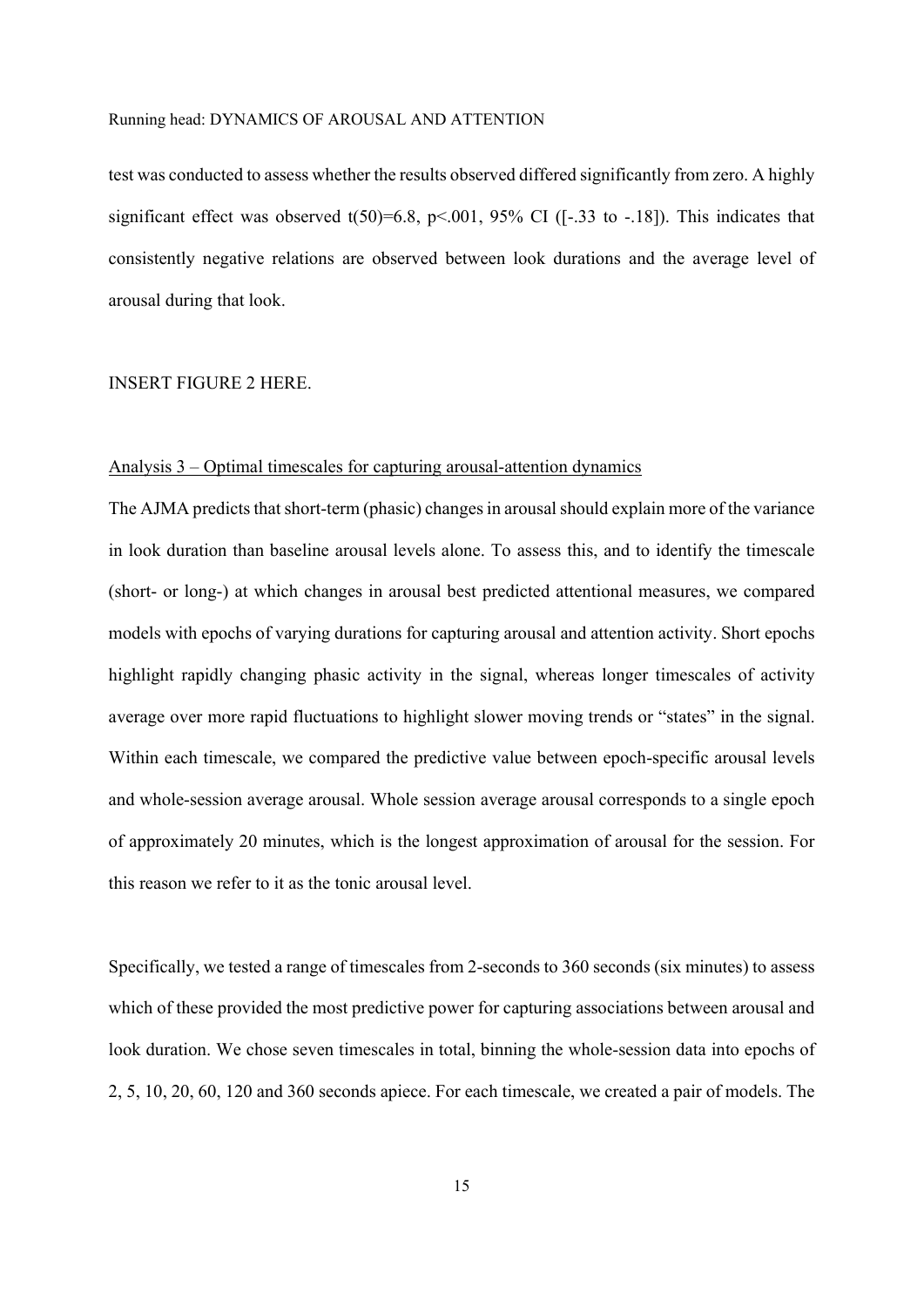first model tested the contribution of only the whole-session tonic arousal data for predicting the looking duration values at each epoch length. This model indicates how well, across the entire session, tonic arousal levels can predict the look duration data averaged within each epoch. The second model includes the whole-session tonic arousal as a predictor as well as the average arousal value calculated within each individual epoch (phasic). By comparing the relative variance explained between each pair of models, we see to what extent arousal fluctuations at that timescale help predict anything over and above the tonic baseline arousal measure. Next, by comparing the additional variance predicted by the phasic (epoch-specific) components across the models of different timescales, we can identify the epoch at which arousal makes the strongest predictions for the attentional variable.

Prior to conducting calculations, all data were checked to ensure that assumptions of homoscedasticity and non-collinearity were met. Table 1 shows the model parameters, and the  $\mathbb{R}^2$ , for the pair of models that were fitted at each different epoch length. Looking at the two models created for each epoch, we see that tonic arousal levels significantly predicted look duration (model 1), and that when this tonic arousal was controlled for, per-epoch arousal also significantly predicted looking behavior (p<.05). The negative regression coefficients β values) show that periods of higher arousal are associated with shorter looking times, consistent with the results from analyses 1 and 2. Figure 3 shows the increase in  $\mathbb{R}^2$  observed between the two models. Comparing the two models created for each epoch, per-epoch arousal added between 0 and 9 percent additional explained variance. At long epoch durations there was no observed increase in  $\mathbb{R}^2$  between the two models. This is unsurprising, since at long epoch durations, the average arousal within that epoch begins to more closely approximate the average arousal across the entire session. At shorter epoch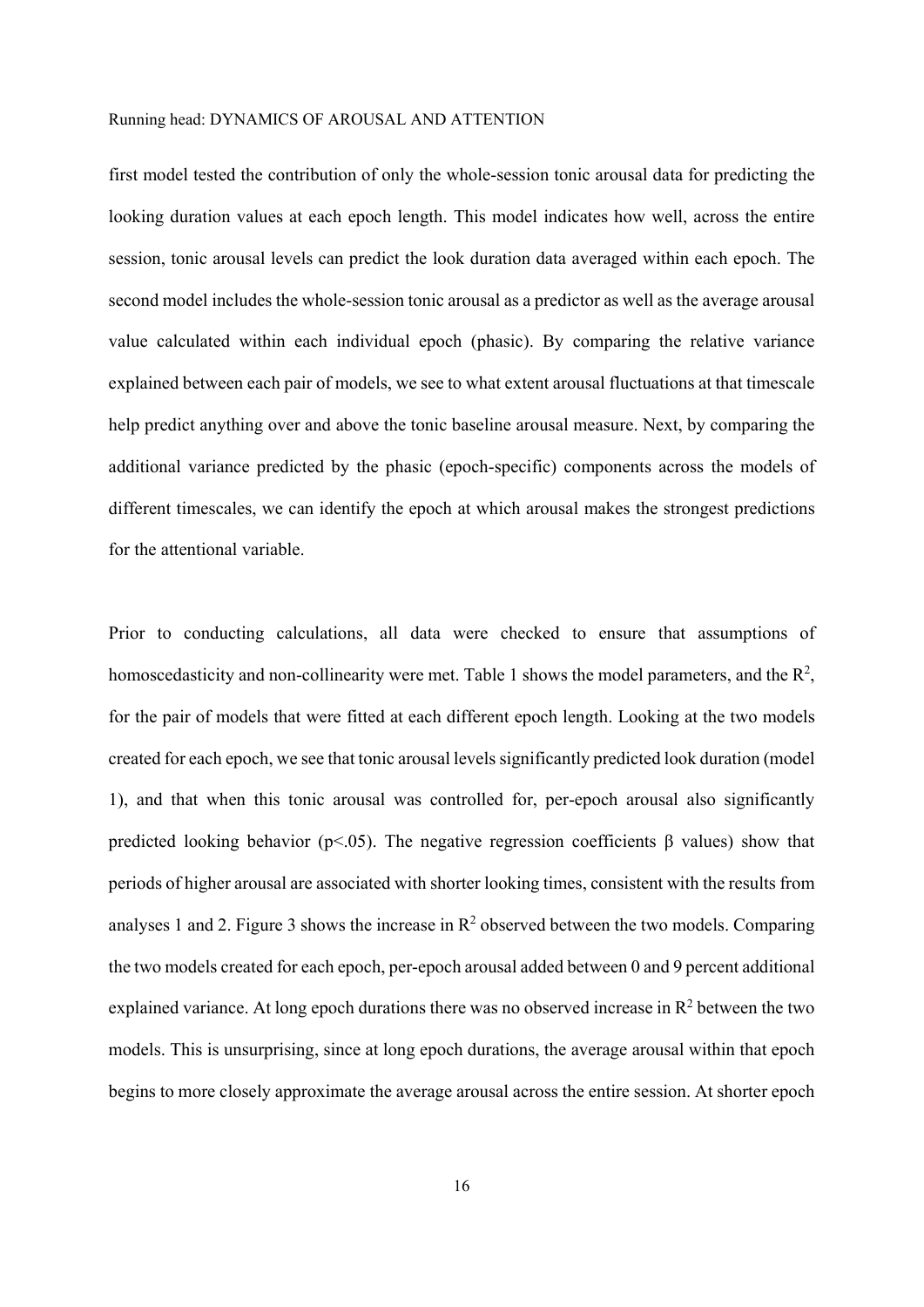durations, however, the  $\Delta R^2$  values increase. This suggests that short-term changes in arousal are explaining more variance in look duration than are baseline arousal levels. This difference peaks at 20 seconds, suggesting that the predictive value of phasic arousal with phasic look duration is greatest on a 20-second scale. At epoch durations shorter than 20 seconds,  $\Delta R^2$  values decrease.

INSERT TABLE 1 HERE.

INSERT FIGURE 3 HERE.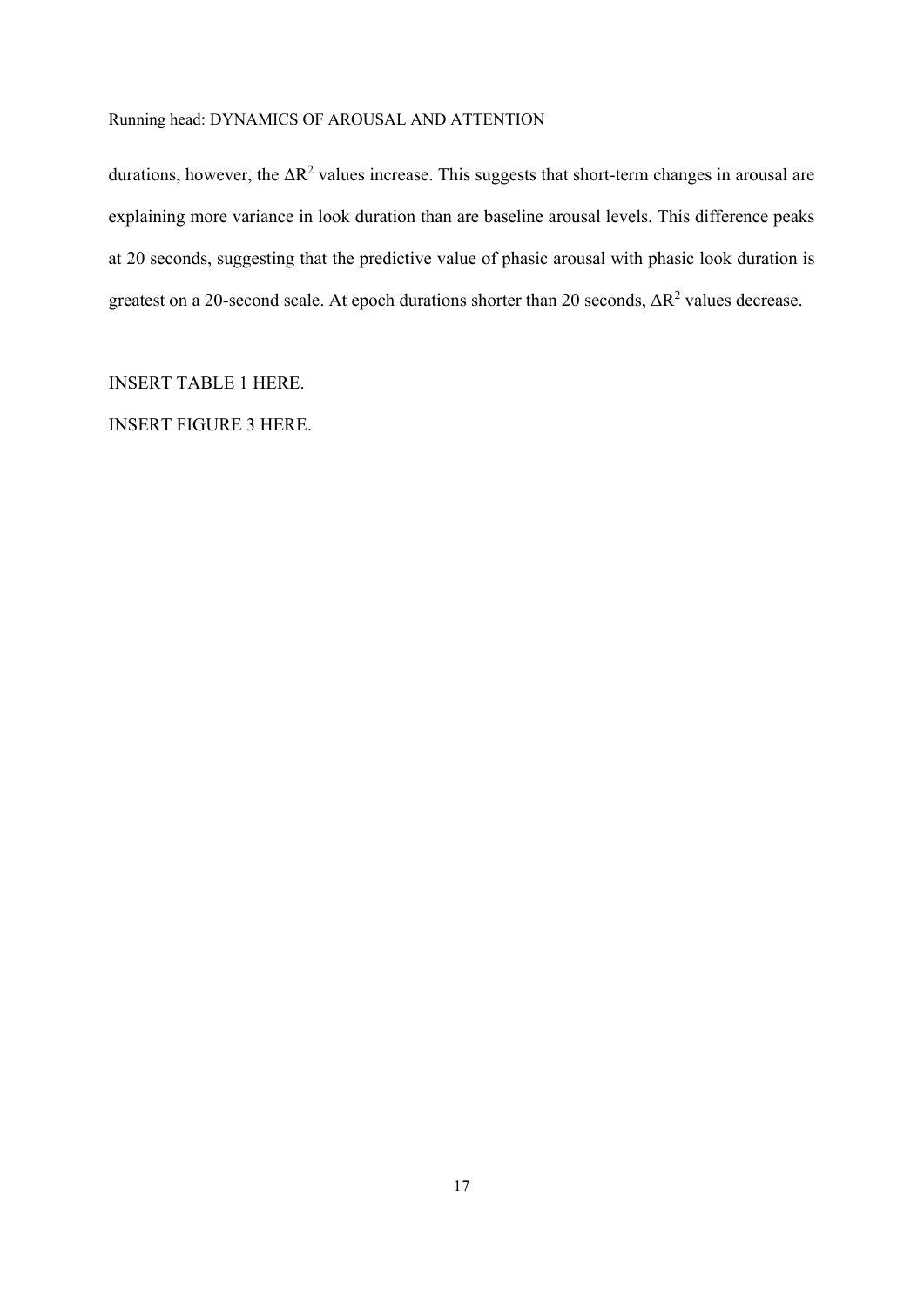## **Discussion**

We examined dynamic changes in arousal and their effects on moment to moment changes in attentional measures across a 20-minute testing session administered to 12 month old infants. Based on theories derived from animal studies (Aston-Jones et al., 1999; see also de Barbaro et al., 2011), we predicted that increases in arousal would correspond to a more vigilant attentional profile, indexed by short look durations.

Our first analysis considers variations in arousal and look duration within individual infants. By splitting each infant's session into one-second epochs we can observe how dynamic fluctuations in arousal and attention are related. Considering every such epoch as a datapoint, the average correlation between arousal and attention measured simultaneously i.e. timelag  $(t=0)$  was  $r=-.22$ for epoched looks (Figure 1c). That is, periods of high arousal within a session are associated with shorter looks, whereas periods of low arousal within a session are associated with longer looks. Of note, this analysis controls, via z-scoring, for baseline differences in both the attention and arousal measures. Thus, these results cannot be accounted for by stable differences in the baselines activity between infants.

We also found that arousal levels up to 25 seconds before the onset of a look are predictive of the duration of a look, whereas the reverse is not true (Figure 1c). What can we make of this asymmetry? One possibility is that both attention and arousal are both downstream effects of some common central signaling e.g. the Locus Coeruleus), perhaps responding to changes in novelty and uncertainty. The fact that arousal predicts attention but not *vice versa* could reflect the fact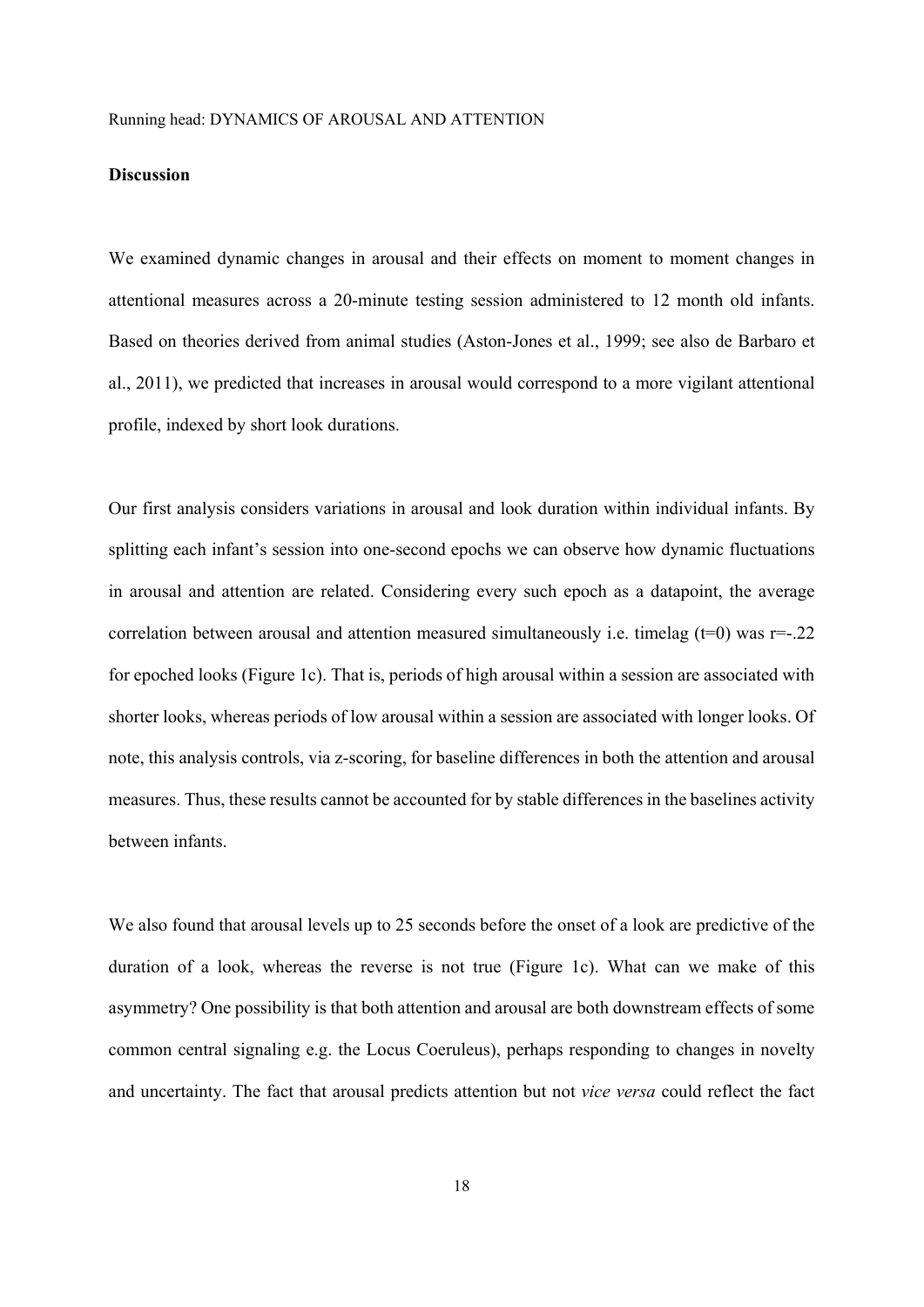that peripheral arousal levels change more rapidly than our attentional measures. However, the autocorrelations indicate that our arousal composite changes more slowly than look durations (Figure 1a, 1b), so this seems unlikely.

We also examined the possibility that both our arousal and attentional measures may be sensitive to changes in the media that the infant is engaging with. We know that infants show longer looks while observing complex or dynamic images as well as films, and that they show shorter looks when observing static or simpler images (Courage et al., 2006; Wass & Smith, 2014). It is possible that, during a session, looking measures are independently affected by differences between the tasks as well as by changing arousal levels. To control for any differences in task features across the session, in Analysis 2 we therefore considered attentional changes within a single task, in which each look corresponded to an on-screen gaze to a static image of a child's face.

We elected to use a slightly different analysis for this task, considering the relation between the duration of each look, and the average arousal for the duration of that look for each individual infant, across three blocks of familiarization. By considering the data look-by-look rather than epoch-by-epoch we highlight that the arousal within the look itself can predict variation across looks within individual infants' data, in addition to the preceding or following seconds. Figure 2 indicates that the majority of infants showed a significant negative relation between looks and arousal.

In Analysis 3 we fitted a series of linear mixed-effects models to our data to test the relative import of different timescales of arousal activity for predicting attention. In particular, we evaluated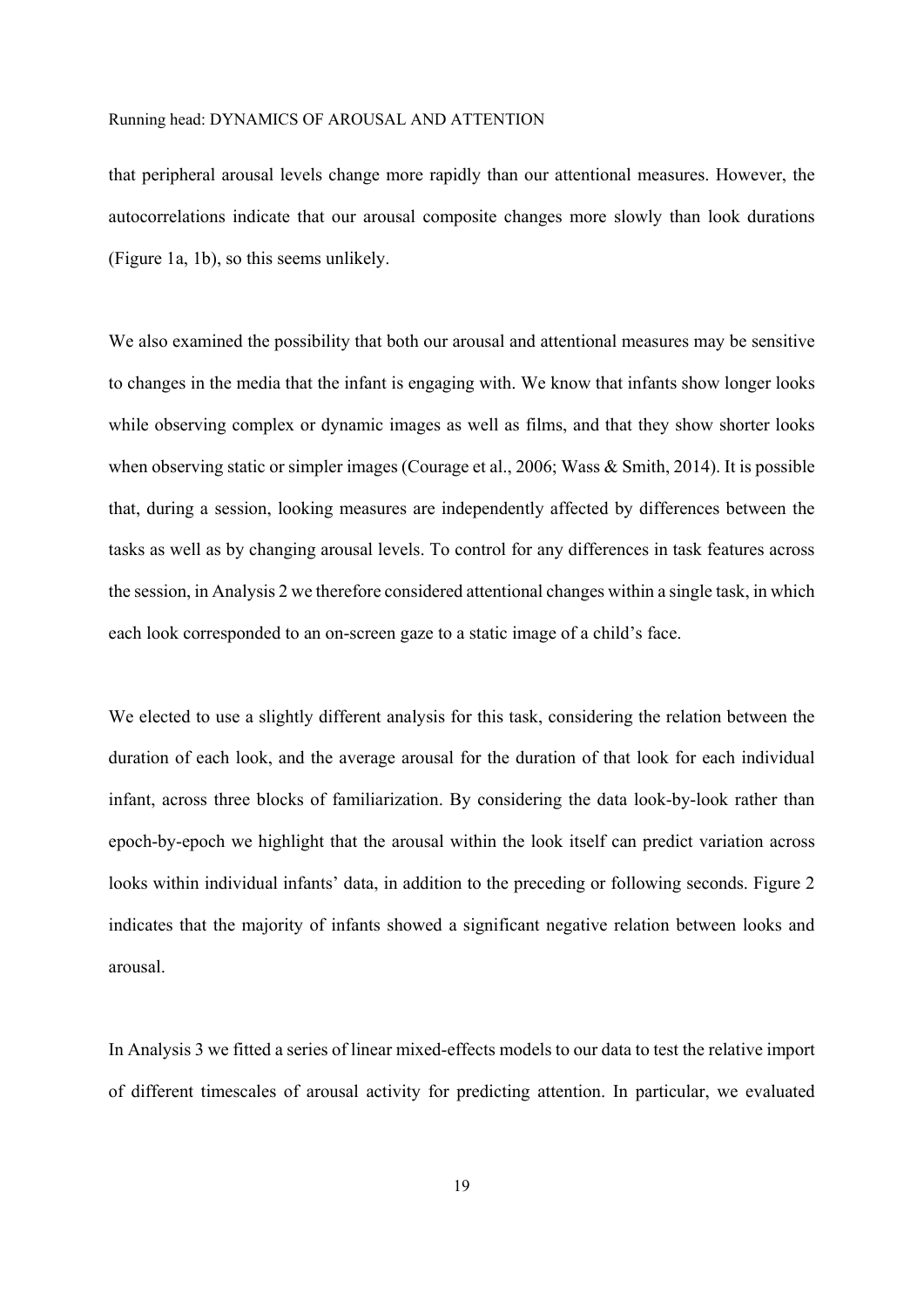whether phasic arousal levels are more predictive of look duration than tonic baseline) arousal levels. The amount of variation in the look duration data that was accounted for by phasic changes in arousal (above and beyond that accounted for by baseline arousal levels) was found to be greatest when a 20-second epoch duration was used. At longer epochs, more fluctuations in attention are averaged into each epoch so that rapid arousal fluctuations become overshadowed. The results of this analysis are consistent with those of Analysis 2, suggesting significant covariation of changes in arousal and attention on a similar time-scale.

Why was a 20-second epoch duration found to be most predictive? This may be because these analyses are zero-lagged (i.e. they compare arousal at one moment in time with look duration at the same moment in time). As we showed in Analysis 1, changes in arousal tend to *precede* shortterm changes in look duration by several seconds. This time-lag effect may have reduced the relations found at shorter epoch durations in Analysis 3.

While arousal figures prominently in many theories of attention (e.g. Richards, 2010) there has been a lack of data considering the dynamic processes of arousal and its moment-to-moment effects on cognition. Instead, the majority of data collected has averaged over these dynamic processes in order to obtain "more pure" or "cleaner" cognitive measures. Theories and models within cognitive science have long indicated that the situational and embodied nature of cognitive activity merits consideration and is indeed part and parcel of the cognitive process (Clark, 2008; Hutchins, 1995; see also de Barbaro, Johnson, Forster, & Deak, 2013). Moreover, neurobiological accounts of what are traditionally considered pure/cool "cognitive" tasks – such as executive functioning and attentional control – are increasingly indicating the role of these embodied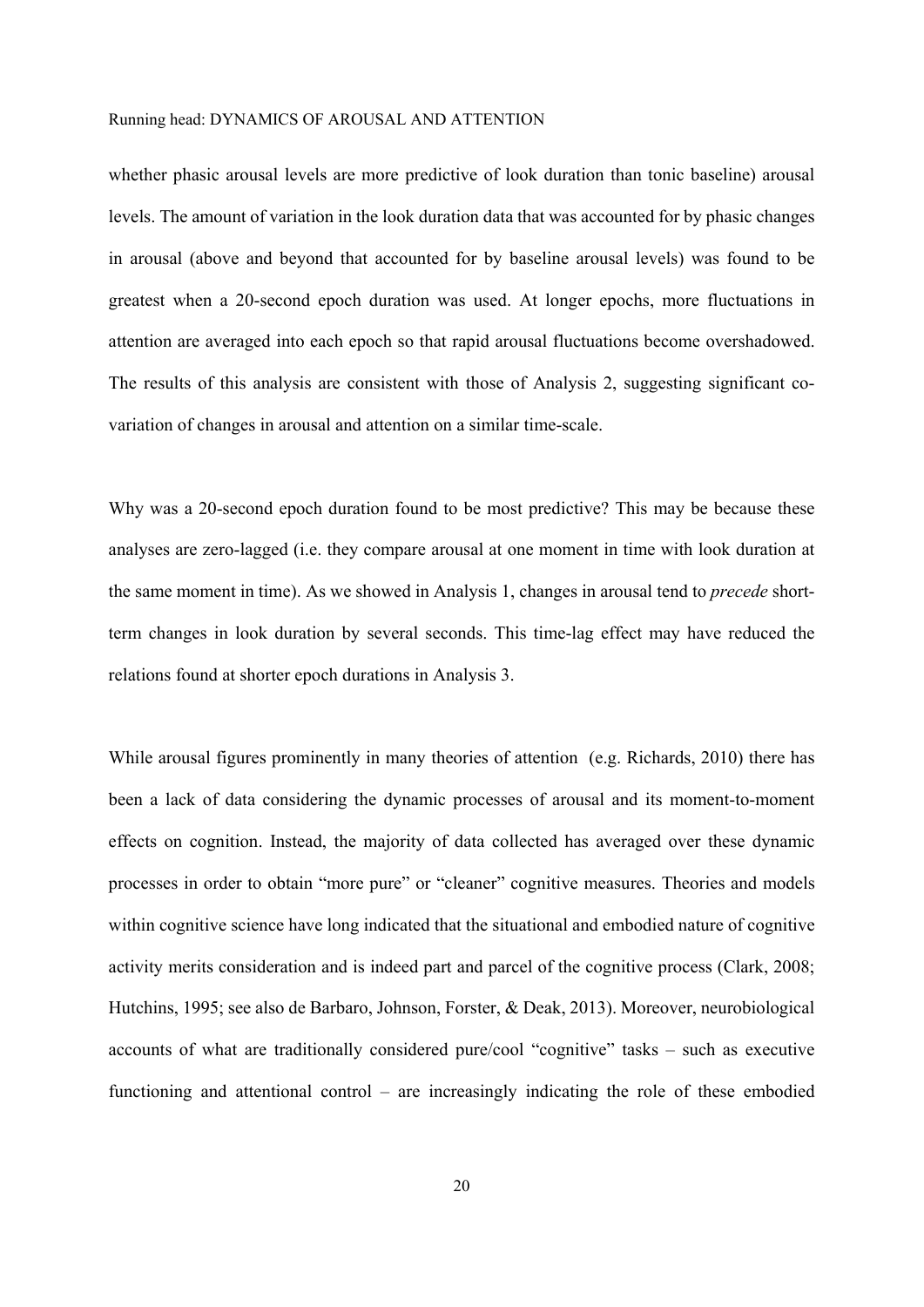practices, and specifically the manner in which affect qualitatively changes the nature of neural activity in these classic cognitive domains.

The lack of dynamic data on attention and arousal contributes to the paucity of theories considering the dynamics of these processes. Stability in looking measures is taken as evidence of static differences in faster vs. slower speed of information encoding. However, dynamic accounts could also account for these findings. An alternative theory from a more enactive cognition perspective (Makeig, Gramann, Jung, Sejnowski, & Poizner, 2009) posits that activity is a function the fit between an individual's current state and the affordances of their environment. The Aston-Jones model specifically highlights that an individuals' threshold for responding to the surround (i.e. how quickly they may respond to a stimulus, how long they engage with a stimulus, and the balance between dampening down peripheral stimuli and focusing on a single central focus) has to do with dynamically changing assessments of the novelty or uncertainty of the environment, as integrated and tracked by Locus Coeruleus activity or sympathetic nervous system activity more broadly.

This means that the amount of time that an infant looks at a stimulus can reflect something about their dynamically changing internal state. Thus, while this framework does not affect the validity of past findings using looking time as a main dependent measure, it may affect their interpretation. At low arousal levels corresponding to calm states, infants may have a higher threshold for peripheral stimulation and may thus engage longer with central stimuli, whereas at higher arousal levels they may show faster orienting patterns and have a higher readiness to engage with many stimuli quickly, manifesting in shorter looks. In neither case would we say that infants have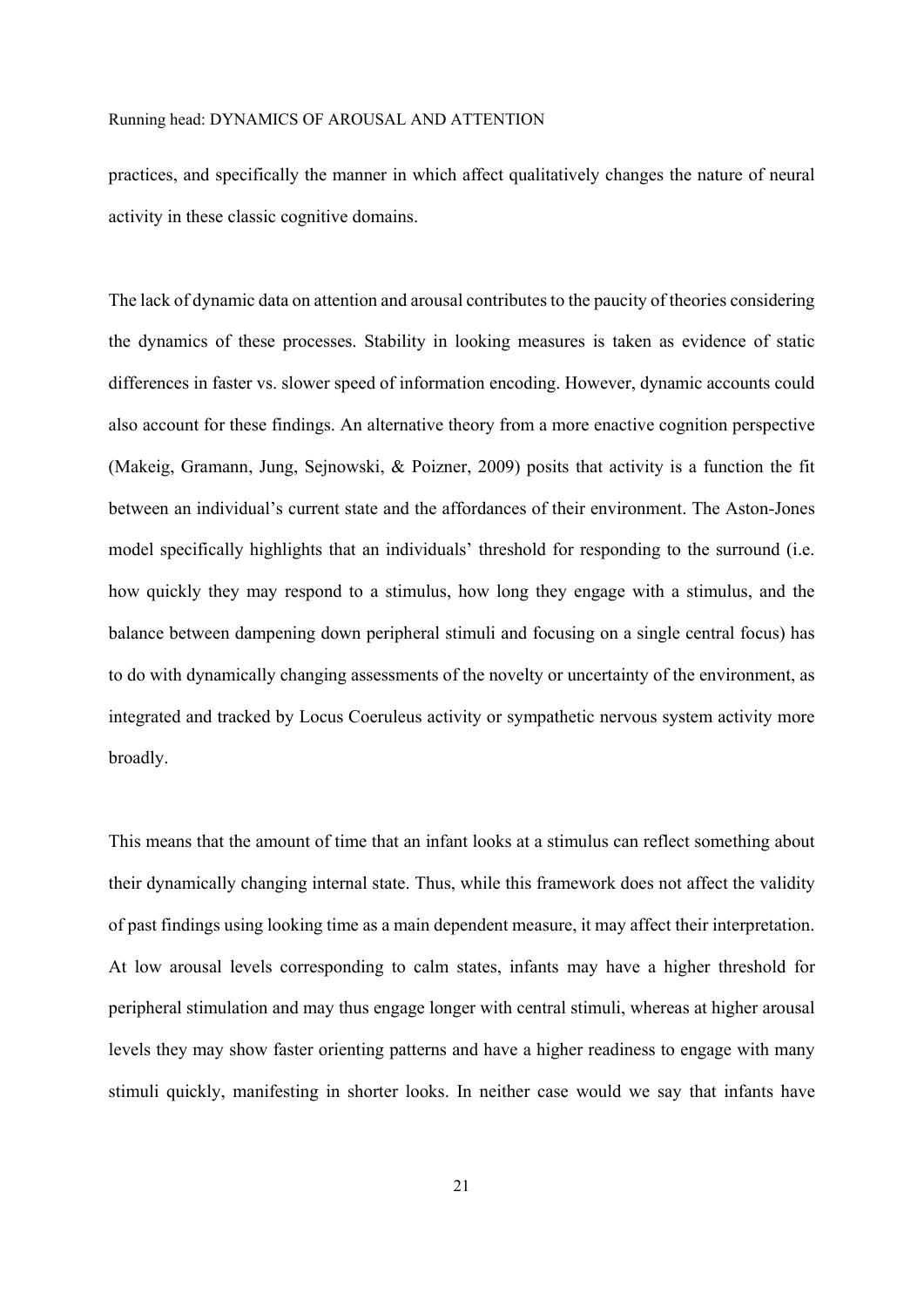encoded the stimulus "fully", as there is no discrete total amount of information to be processed in a stimulus, in the same way that there are different styles of appreciating art at a gallery (Aslin, 2007). Previous developmental findings have also indicated that short looks should not simply be interpreted as fast or "complete" processing of stimuli (e.g. see Kagan, 2002 for a review; Kidd, Piantadosi, & Aslin, 2012). Finally, infants exhibiting more reactivity or more vigilant attentional behaviors may be able to recognize the most salient differences between habituated and novel stimuli but this does not mean that their engagement or what they have learned is the same as that of longer-looking infants (see, e.g. Rose, Feldman, & Jankowski, 2001; Schöner & Thelen, 2006).

Distributed and situated accounts of cognition indicate that the details of embodied sensorimotor experience, including the activity of the body's arousal and regulation systems, can give us novel clues about the learning process. These accounts also highlight the role of the micro-dynamics of cognitive activity (de Barbaro, Johnson, Forster, & Deák, in press; Goldstein & Schwade, 2008; Yu & Smith, 2012). As we gain novel technologies and computational means for capturing and analyzing these dynamics, we are able to characterize more about these rich processes (de Barbaro et al., 2013; Yu, Yurovsky, & Xu, 2012). Importantly, where static measures indicate crystallization of the developmental system, dynamic measures invite us to consider processes in flux or that have not yet stabilized—arguably the goal of a developmental science.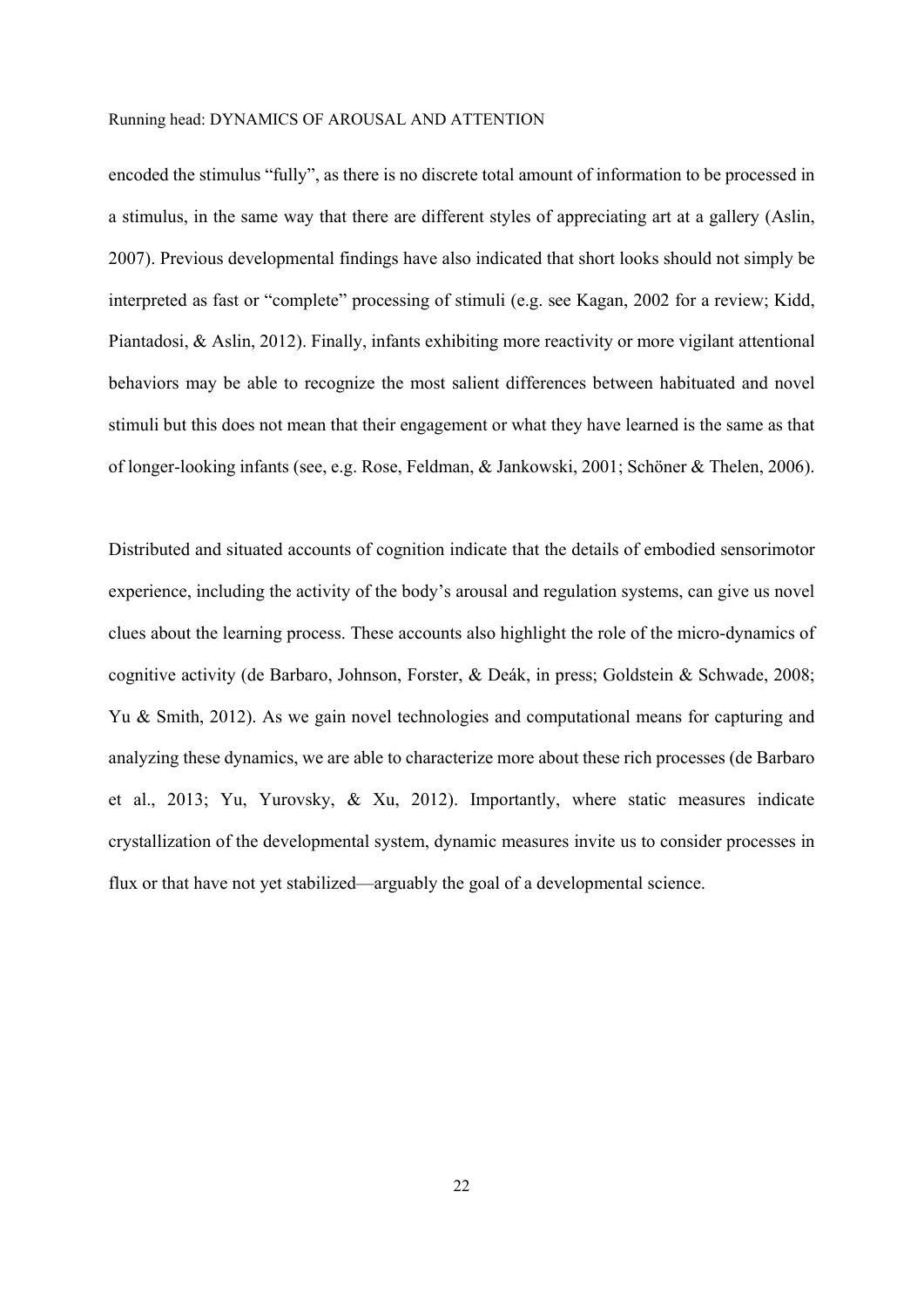# **Tables**

*Table 1. Model parameters for the two linear mixed-effects models that were fitted. Details of the two models are given in the main text.* 

|                        | Model 1 - Tonic |                  |                  | Model 2 - Tonic + Phasic |                  |                  |                           |                  |                  |
|------------------------|-----------------|------------------|------------------|--------------------------|------------------|------------------|---------------------------|------------------|------------------|
|                        | Tonic component |                  |                  | Tonic component          |                  |                  | Phasic component<br>$R^2$ |                  |                  |
| Epoch<br>Dur.<br>secs) | $\beta$         | $\boldsymbol{t}$ | $\boldsymbol{p}$ | $\beta$                  | $\boldsymbol{t}$ | $\boldsymbol{p}$ | $\beta$                   | $\boldsymbol{t}$ | $\boldsymbol{p}$ |
| $\overline{2}$         | $-0.5$          | $-3.1$           | 0.003            | $-0.05$                  | $-0.31$          | 0.76             | $-0.51$                   | $-38.19$         | 0.001            |
| 5                      | $-1.02$         | $-4.1$           | 0.001            | $-0.35$                  | $-1.4$           | 0.17             | $-0.68$                   | $-35.5$          | 0.001            |
| 10                     | $-1.02$         | $-4.2$           | 0.001            | $-0.32$                  | $-1.3$           | 2.1              | $-0.72$                   | $-28.1$          | 0.001            |
| 20                     | $-1.05$         | $-4.4$           | 0.001            | $-0.32$                  | $-1.3$           | 0.2              | $-0.74$                   | $-21.6$          | 0.001            |
| 60                     | $-1.05$         | $-4.3$           | 0.001            | $-0.42$                  | $-0.17$          | 0.098            | $-0.63$                   | $-11.4$          | 0.001            |
| 120                    | $-1.07$         | $-4.2$           | 0.001            | $-0.45$                  | $-1.7$           | 0.09             | $-0.61$                   | $-8.3$           | 0.001            |
| 360                    | $-0.11$         | $-3.3$           | 0.001            | $-0.67$                  | $-2.2$           | 0.03             | $-0.33$                   | $-2.5$           | 0.01             |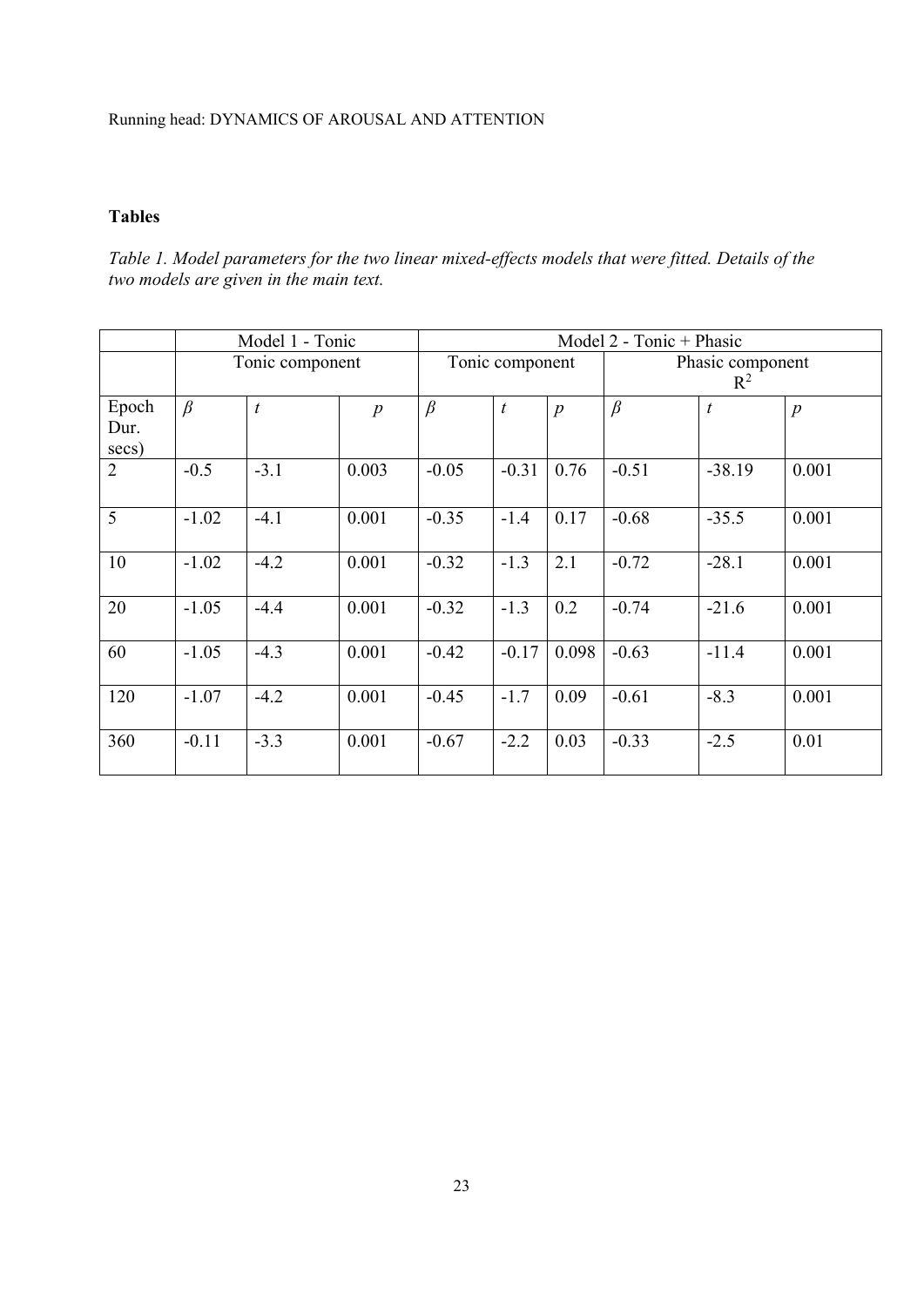## **Figures**



*Figure 1: a) and b) Results of auto-correlations for a) arousal and b) look duration. X-axis indicates the time-lag. Y-axis indicates the correlation observed between that variable and itself at that time-lag. c) Results of cross-correlations between arousal and look duration. X-axis indicates the time-lag. Y-axis indicates the correlation observed between the two variables, when one was time-lagged relative to the other. Coloured dots above the plot indicate whether a significant relation was observed at each time-lag p<.05)*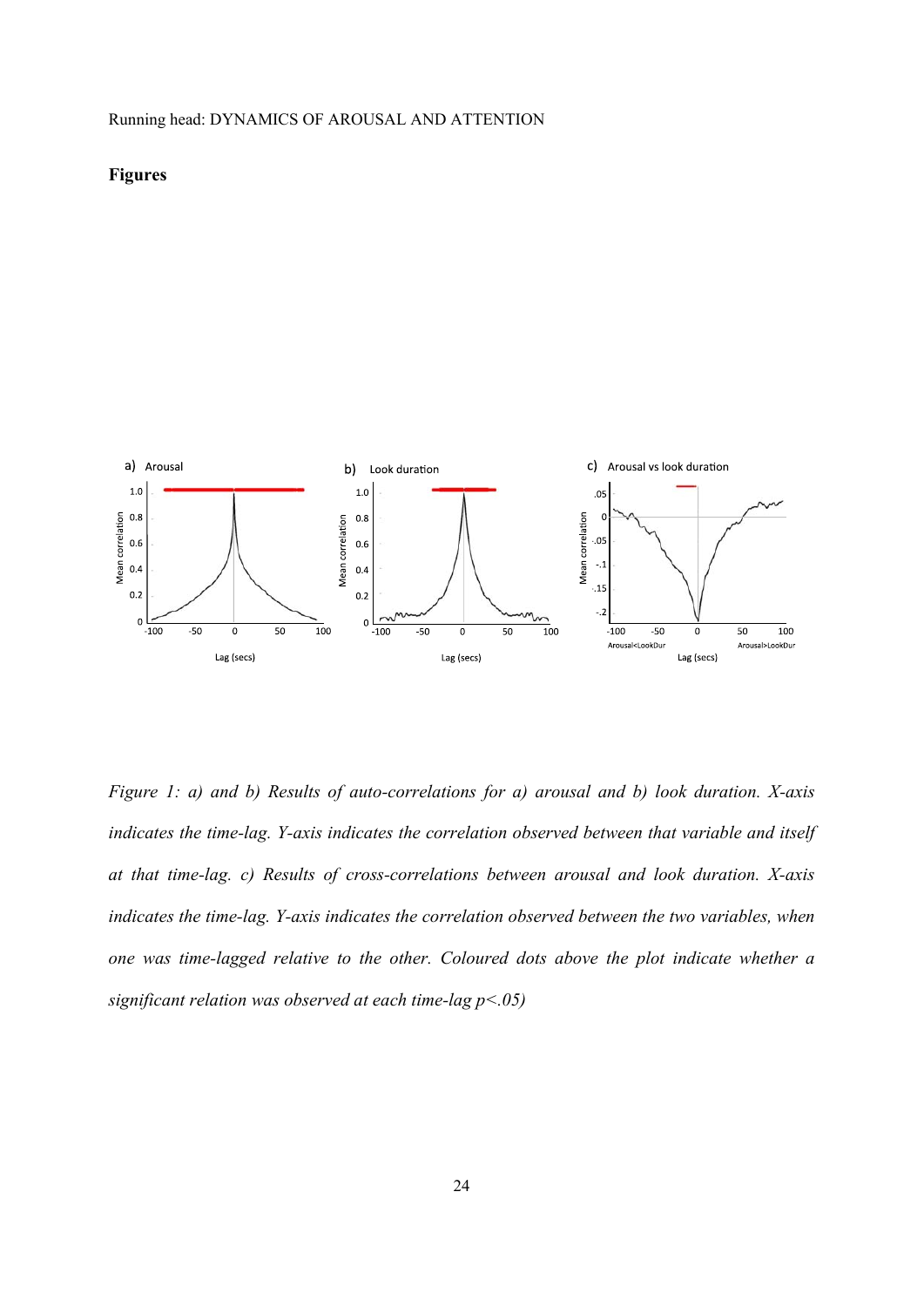

*Figure 2: Participant by participant, we examined the correlation between individual looks recorded during a habituation experiment and the participants' arousal during that look. Regression coefficients observed are plotted as a histogram. In almost all participants, negative correlations were observed.*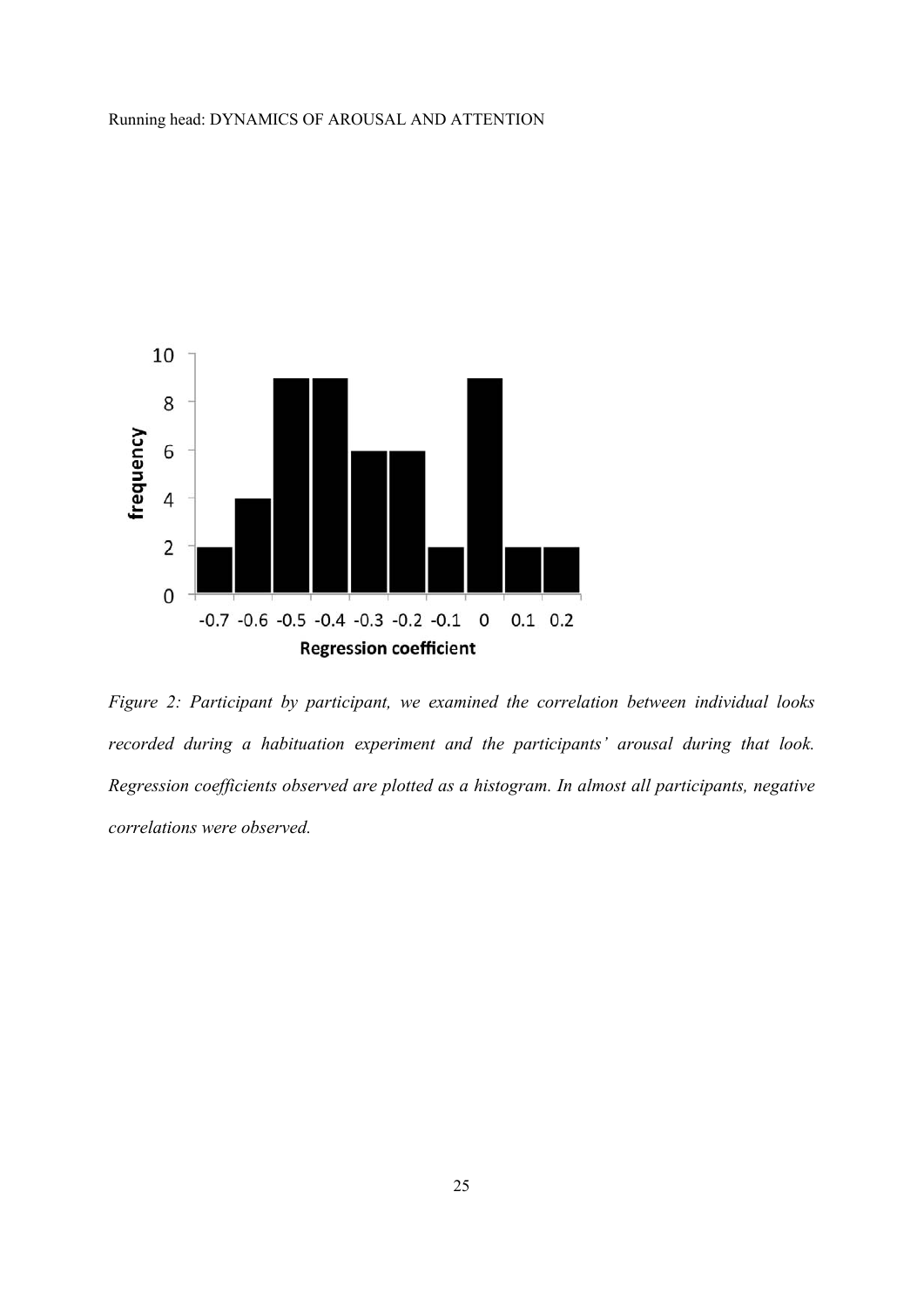

*Figure 3: Y-axis shows*  $\Delta R^2$  *– i.e. the degree to which adding the per-epoch variable explains* additional variance to that explained by tonic arousal. The procedure for calculating this is *described in the main text.*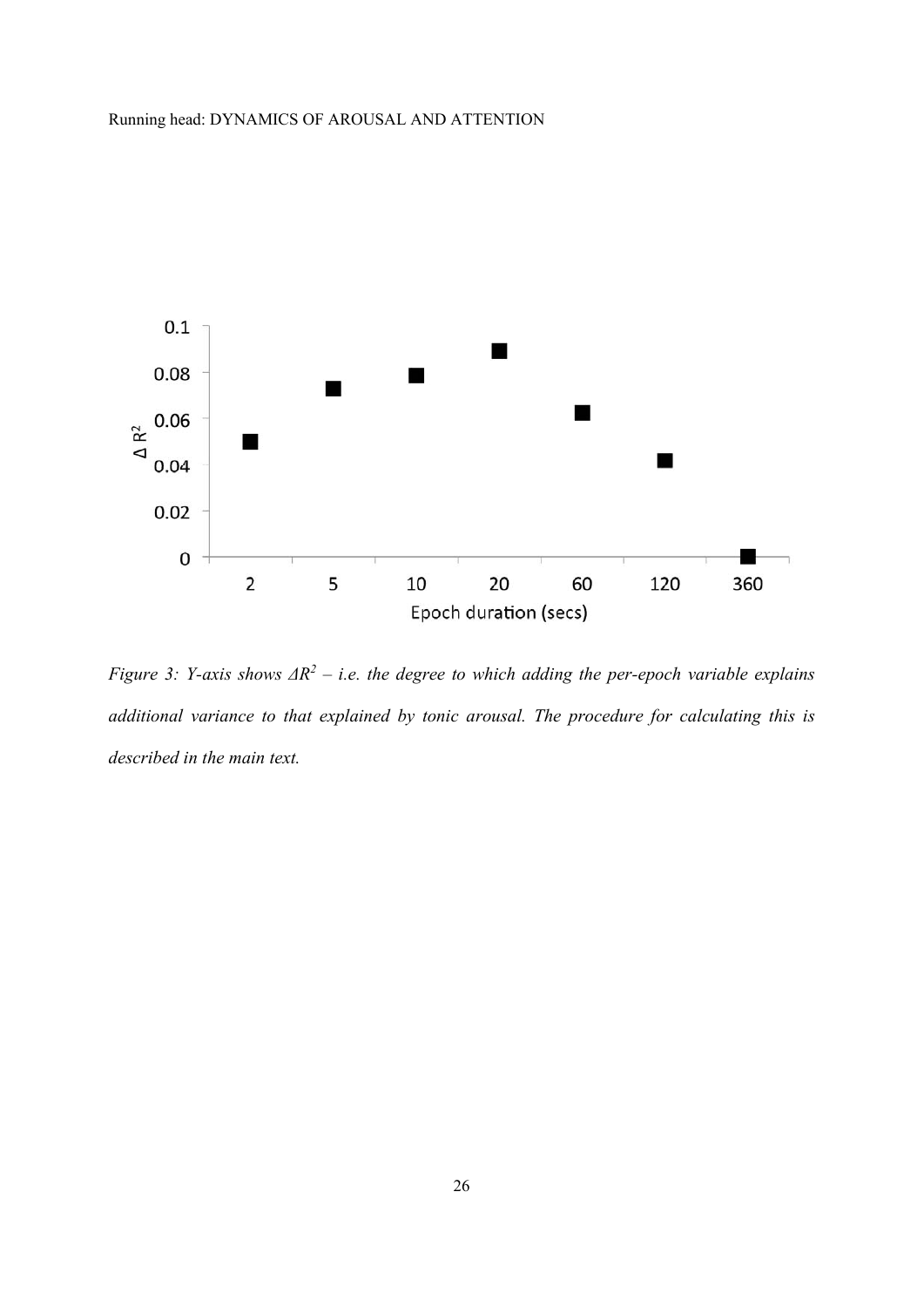## **References**

- Arnsten, A. F. (2009). Stress signalling pathways that impair prefrontal cortex structure and function. *Nature Reviews Neuroscience, 10*(6), 410‐422.
- Arnsten, A. F. T. (1998). NEUROSCIENCE: Enhanced: The Biology of Being Frazzled. *Science, 280*(5370), 1711.
- Arnsten, A. F. T., & Li, B. M. (2005). Neurobiology of Executive Functions: Catecholamine Influences on Prefrontal Cortical Functions. *Biological Psychiatry, 57*(11), 1377‐1384.
- Aslin, R. N. (2007). What's in a look? *Developmental Science, 10*(1), 48‐53. doi: 10.1111/j.1467‐ 7687.2007.00563.x
- Aston‐Jones, G., & Bloom, F. E. (1981). Nonrepinephrine‐containing locus coeruleus neurons in behaving rats exhibit pronounced responses to non‐noxious environmental stimuli. *J. Neurosci., 1*(8), 887‐ 900.
- Aston‐Jones, G., Chiang, C., & Alexinsky, T. (1991). Discharge of noradrenergic locus coeruleus neurons in behaving rats and monkeys suggests a role in vigilance. *Progress in brain research, 88*, 501‐ 520.
- Aston‐Jones, G., & Cohen, J. D. (2005). An integrative theory of locus coeruleus‐norepinephrine function: adaptive gain and optimal performance. *Annual Review of Neuroscience, 28*(1), 403‐450.
- Aston‐Jones, G., Rajkowski, J., & Cohen, J. (1999). Role of locus coeruleus in attention and behavioral flexibility. *Biological Psychiatry, 46*(9), 1309‐1320.
- Blair, C., Granger, D., Willoughby, M., Mills‐Koonce, R., Cox, M., Greenberg, M., Kivlighan, K., & Fortunato, C. (2011). Salivary cortisol mediates effects of poverty and parenting on executive functions in early childhood. *Child Development, 82*(6), 1970‐1984.
- Bronson, G. (1974). The postnatal growth of visual capacity. *Child Development*, 873‐890.
- Carlson, E. A., Jacobvitz, D., & Sroufe, L. A. (1995). A developmental investigation of inattentiveness and hyperactivity. *Child Development, 66*(1), 37‐54.
- Clark, A. (2008). *Supersizing the mind: Embodiment, action, and cognitive extension*: Oxford University Press, USA.
- Clifford, P., Richardson, S., & Hemon, D. (1989). Assessing the Significant of the Correlation Between Two Spatial Processes. *Biometrics, 45*(1), 123‐134. doi: 10.2307/2532039
- Colombo, J., & Cheatham, C. L. (2006). The emergence and basis of endogenous attention in infancy and early childhood. *Advances in child development and behavior, 34*, 283‐322.
- Colombo, J., & Mitchell, D. W. (1990). Individual differences in early visual attention: fixation time and information processing. In J. Colombo & J. W. Fagan (Eds.), *Individual Differences in Infancy*. Hillsdale, N.J.: Erlbaum.
- Colombo, J., & Mitchell, D. W. (2009). Infant visual habituation. *Neurobiology of learning and memory, 92*(2), 225‐234. doi: 10.1016/j.nlm.2008.06.002
- Courage, M., Reynolds, G., & Richards, J. (2006). Infants' attention to patterned stimuli: Developmental change from 3 to 12 months of age. *Child Development, 77*(3), 680‐695.
- de Barbaro, K., Chiba, A., & Deák, G. O. (2011). Micro‐analysis of infant looking in a naturalistic social setting: insights from biologically based models of attention. *Developmental Science, 14*(5), 1150‐1160.
- de Barbaro, K., Johnson, C. M., Forster, D., & Deák, G. (in press). Infant Sensory‐Motor Decoupling Contributes To 12 Month Social "Revolution": A Longitudinal Investigation Of Mother‐Infant‐ Object Interactions. *Child Development*.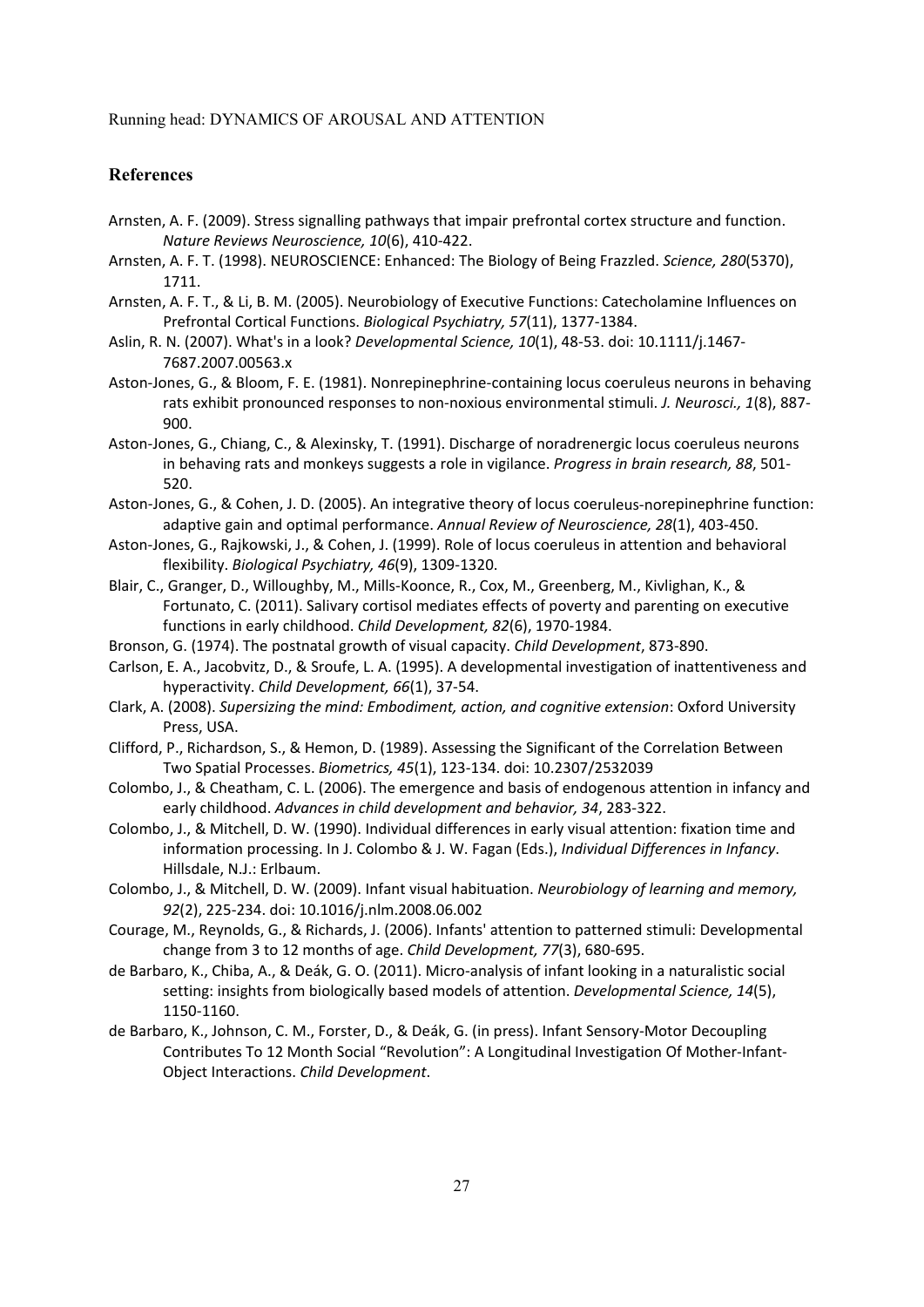- de Barbaro, K., Johnson, C. M., Forster, D., & Deak, G. O. (2013). Methodological Considerations For Investigating the Micro‐Dynamics of Social Interaction Development. *IEEE Transactions on Autonomous Mental Development, 5*(3), 258‐270.
- Field, T. M. (1981). Infant gaze aversion and heart rate during face‐to‐face interactions\*. *Infant Behavior and Development, 4*, 307‐315.
- Freibergs, V., & Douglas, V. I. (1969). Concept learning in hyperactive and normal children. *Journal of Abnormal Psychology, 74*(3), 388.
- Gardner, J. M., & Karmel, B. Z. (1995). Development of arousal‐modulated visual preferences in early infancy. *Developmental Psychology, 31*(3), 473.
- Geva, R., Gardner, J. M., & Karmel, B. Z. (1999). Feeding‐based arousal effects on visual recognition memory in early infancy. *Developmental Psychology, 35*(3), 640.
- Goldstein, M. H., & Schwade, J. A. (2008). Social feedback to infants' babbling facilitates rapid phonological learning. *Psychological Science, 19*(5), 515.
- Hastings, J. E., & Barkley, R. A. (1978). A review of psychophysiological research with hyperkinetic children. *Journal of abnormal child psychology, 6*(4), 413‐447.
- Hutchins, E. (1995). *Cognition in the Wild*: MIT press Cambridge, MA.

Johnson, M. H. (1990). Cortical maturation and the development of visual attention in early infancy. *Journal of Cognitive Neuroscience, 2*(2), 81‐95.

- Kagan, J. (2002). *Surprise, uncertainty, and mental structures.* . Cambridge, MA: Harvard University Press.
- Karmel, B. Z., Gardner, J. M., & Magnano, C. L. (1991). Attention and arousal in early infancy.

Kidd, C., Piantadosi, S. T., & Aslin, R. N. (2012). The Goldilocks effect: Human infants allocate attention to visual sequences that are neither too simple nor too complex. *PloS one, 7*(5), e36399.

- Makeig, S., Gramann, K., Jung, T.‐P., Sejnowski, T. J., & Poizner, H. (2009). Linking brain, mind and behavior. *International Journal of Psychophysiology, 73*(2), 95‐100.
- Rajkowski, J., Kubiak, P., & Aston‐Jones, G. (1994). Locus coeruleus activity in monkey: Phasic and tonic changes are associated with altered vigilance. *Brain Research Bulletin, 35*(5‐6), 607‐616.
- Richards, J. E. (2010). The development of attention to simple and complex visual stimuli in infants: Behavioral and psychophysiological measures. *Developmental Review, 30*(2), 203‐219. doi: 10.1016/j.dr.2010.03.005
- Richards, J. E., & Casey, B. J. (1991). Heart rate variability during attention phases in young infants. *Psychophysiology, 28*(1), 43‐53.
- Rose, S. A., Feldman, J. F., & Jankowski, J. J. (2001). Attention and recognition memory in the 1st year of life: a longitudinal study of preterm and full‐term infants. *Developmental Psychology, 37*(1), 135.
- Rose, S. A., Feldman, J. F., & Jankowski, J. J. (2002). Processing speed in the 1st year of life: A longitudinal study of preterm and full‐term infants. *Developmental Psychology, 38*(6), 895‐902. doi: 10.1037//0012‐1649.38.6.895
- Schöner, G., & Thelen, E. (2006). Using dynamic field theory to rethink infant habituation. *Psychological Review, 113*(2), 273.
- Sokolov, E. N. (1963). *Perception and the conditioned reflex.* New York: MacMillan.
- Tang, Y. Y., Rothbart, M. K., & Posner, M. I. (2012). Neural correlates of establishing, maintaining, and switching brain states. *Trends in Cognitive Sciences, 16*(6), 330‐337.
- Wass, S. V., & Smith, T. J. (2014). Individual Differences in Infant Oculomotor Behavior During the Viewing of Complex Naturalistic Scenes. . *Infancy, 19*(4), 352‐384.
- Waters, E., Matas, L., & Sroufe, L. A. (1975). Infants' reactions to an approaching stranger: Description, validation, and functional significance of wariness. *Child Development*, 348‐356.
- Yu, A. J., & Dayan, P. (2003). Expected and unexpected uncertainty: ACh and NE in the neocortex. *Advances in Neural Information Processing Systems, 15*, 157–164.